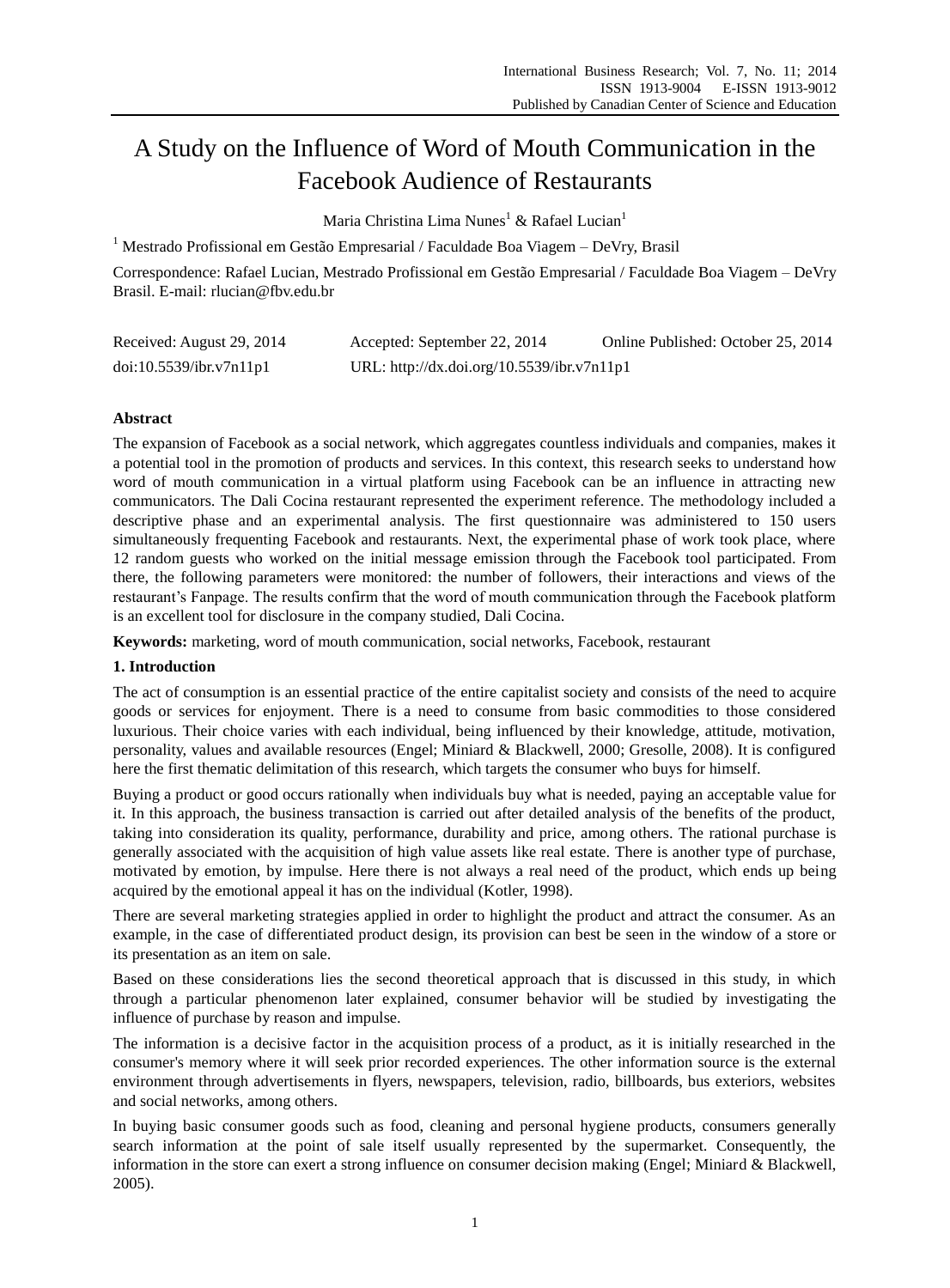Currently, public information sources dominate much of the media, especially in the web platform, where magazines, newspapers, blogs and TV stations emit opinions about a particular product or service. However, spontaneous advertising space that represents the exposition obtained by a company in order to not pay the means of communication like the internet, which occurs quite significantly through social networks, is continuously increasing. Social networks are channels of digital relationships, where members connected through the Internet meet to discuss common issues (Mattos, 2011). In general, this interaction is made without interruption.

According to Bill Tancer, an expert on online behavior and CEO of *Hitwise Serasa Experian* (an agency that provides information about the interaction of people on websites) it is estimated that social networking sites are responsible for 62% of internet activity (Neto, 2009). In this sense, it is emblematic of recent research nominated *Student's Online Usage: Global Market Trends Report,* conducted based on testimonies of participants of *QS World Grad School Tour* between 2012 and 2013 (Vannozi & Bridgestock, 2013), an event that takes place in different cities around the world, promoting the contact of university students and graduates from different countries. The report was based on the response of individuals to a questionnaire in 26 countries in Europe, Asia, Africa, Latin America and North America. Three key points were considered: time spent online, the device used to access the internet and preference for global social networks.

The study showed that Latin Americans behave in a similar form to students from other continents, with one exception: the frequency of the use of social networks. According to the survey, over 70% of Latinos said they use sites like Facebook, Twitter, LinkedIn, Pinterest and YouTube "all the time". Among the largest networks in Latin America being used are Facebook and YouTube, together making up 96% of the responses to the question "Which social network do you use all the time?". In Europe, these sites were preferred by 81% and 84%, respectively, and in North America, the choice of these occurred in 78% and 85%. Still according to *QS,* the use of Facebook in Brazil has increased more than 173% per year (Cartola, 2013). Facebook is the most used social network in Brazil, with 71.1% of users, followed by YouTube and Twitter, the latter two with 10.5% and 1.5% preferred respectively (Cnt/mda, 2013).

These figures clearly show that there is a change in the habits of people who are increasingly interacting with each other and no longer appreciate receiving "ready" information, statically as that transmitted by the television or radio.

This study shares the understanding of Ardnt (1967, p. 293) who conceptualizes a specific form of product disclosure considered spontaneous, "the word of mouth marketing is a communication from person to person orally between a receiver and a communicator to which the receiver perceives as non-commercial information about a brand, product or service." In the context of new media, this form of communication, absent from a "business relationship", has been very effective with respect to the impact between the receptors, mainly to provide a greater burden of reliability among users who exchange such information. The bibliography on the subject is already supported by authors like Rosen (2001), who classifies this phenomenon as buzz marketing, by using stimuli to create a "buzz" about a particular product, reminding one of bees flying from flower to flower. In parallel with this image, humans are naturally talkative and thus seek to spread their enthusiasm, their experiences, commenting with each other about the qualities or advantages of a particular brand or service. For Chetochine (2006), buzz marketing is the very science of word of mouth.

Other researchers describe the importance of word of mouth marketing, noting that consumers often look for friends and family members for opinions on products and services (Engel, Miniard & Blackwell, 2005). The credibility of word of mouth seems in principle to be larger than the other sources of information (Belch & Belch, 2008), as there is a communicator exposure in an unremunerated way, that ends up putting their reputation at risk by recommending a product. This way of promoting products and services is usually practiced by the consumers who report their experiences, whether positive or negative.

One can no longer say that the word of mouth communication in a web environment is recent. Still, in 1995, the *Amazon* (Note 1) introduced customer ratings on its website in the second half of that year. Following the lead, a multitude of other retailers did the same (Sernovitz, 2012).

There was also the development of websites specializing in product evaluations, dedicated to sharing consumer opinion. They provide a huge and permanent record of word of mouth regarding almost every product and service imaginable (Sernovitz, 2012).

The advantages of the virtual word of mouth communication are numerous, such as the ease and speed in the collection and dissemination of information, discussions regarding products and services, the exchange of instant feedback and its permanent record. In summary, all information previously inaccessible to the ordinary person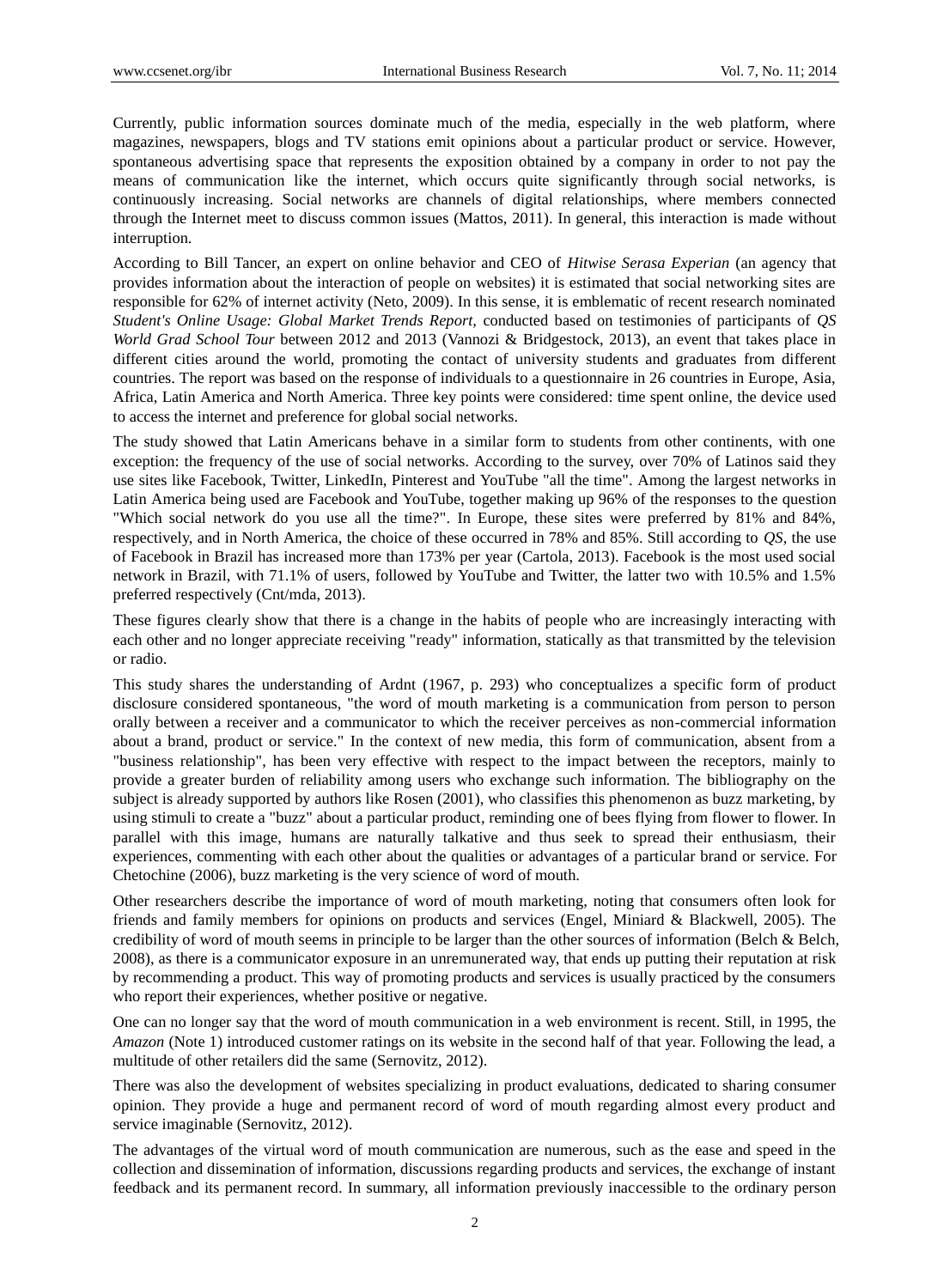can now be found easily by the consumer, converted to user. Another multiplying factor action on the Internet is the increasing use of smartphones and tablets, but, more accessible to the population.

The word of mouth communication in the virtual environment occurs in online communities, forums and social networks that operate at different levels and platforms. These social networks should be understood broadly as social interactions that have been present since the dawn of civilization, when people get together to share common interests, deepening the ties of affection. When these social interactions take place in the online environment they are known as digital social networks that are shown as a differential interaction of individuals regardless of geographical boundaries, connected by political, cultural and ideological affinities. For a better understanding, these virtual networks are composed by people or organizations who share information, knowledge, interests and efforts towards common goals (Oliveira, 2011; Marchiori & Oliveira, 2012).

After the introduction of e-mail, considered the first model of communication and file exchange between Internet users, significant developments have occurred in the interaction system between individuals, with greater coverage on the networks of contacts. In 1995 from the U.S. came Classmates, considered the first online social network, with the initial purpose of researching and enable the gathering of former classmates from school or college. Since then several models have been developed, notably in 2002 Friendster, well known at the time, allowing for closer relations of friendship of users with common interests; This network enabled the creation and dissemination of profiles as well as contact lists (Alexandre, 2012; Jesus, 2012).

In 2003 MySpace was launched with areas for archiving music, photos and a blog that could be customized by each user. MySpace*,* to be fully interactive, became one of the most popular social networks in the world, especially the United States. Linkedin appeared in 2003 with one new social networking proposal, focusing on the connection between professionals or entrepreneurs. In 2004 Orkut and Facebook were created, synonymous of worldwide success. Later in 2006 came Twitter, also representing one of the most accessed networks (Alexandre, 2012; Jesus, 2012).

Instagram was officially launched in 2010 and has the distinction of ability for the user to capture images, apply filters and publish them for free. The latest social network to enter the fray is Google+, officially launched in 2011, with 400 million subscribers, but with only 25% of active accounts. Despite the still small amount of information shared on Google+, the company invests in this service and has spared no investments in the sector. In addition to social networks, other digital marketing tools are standalone blogs and specific applications to exchange information between consumers such as Tripadvisor, Kekanto, foursquare, Foodspotting, among others (Oliveira, 2011; Daquino, 2012; Marchiori & Oliveira, 2012).

Data from the 2012 Social Bakers consultancy show that Brazil was the country where the number of Facebook users grew with 29,723,760 new users in that year (Brasil, 2013). According to Facebook's own statistics released by Reuters in 2013, Brazil is the largest Latin American market in this segment, with 76 million monthly active users as of June 30 (Brasil, 2013).

These figures demonstrate the importance of social networking as a marketing platform, providing greater visibility of the product or brand targets of disclosure. Another factor linked to the social networking phenomenon contributing to its expansion is increasing the upward sales of smartphones in which Facebook bases its business strategy.

Due to its complexity, the interactions in digital social networks and their impact on the marketing environment is still configured as a relatively new territory for academia, which is why this research was designed. In this research, the social network Facebook was the observation platform of the type of communication known as word of mouth. To perform this study, we took as the object the fanpage of Dalí Cocina restaurant, situated in the neighborhood of Derby, in the central area of Recife. Through a literature review on the subject associated with the data analysis, the research tried to approach concepts around the real impact of virtual word of mouth, through empirical research and application of interviews.

Opened in 2009, the restaurant specializes in Mediterranean cuisine, especially the Spanish influence among the choices of starters, main dishes, snacks, cocktails, desserts and coffees, with the artist of that country, the greatest inspiration that conceptualizes the establishment categorized as a bistro, for the maximum number of 55 people. It works with À La Carte service and also delivery. The establishment is also one of the pioneers in the state capital to introduce and encourage communication with customers through social networks, which is why it was selected for this research.

It is worth mentioning that in the gastronomy scenario there are peculiarities with respect to the functionality of word of mouth that must be observed. In this sense, it is noted that "when it comes to asking for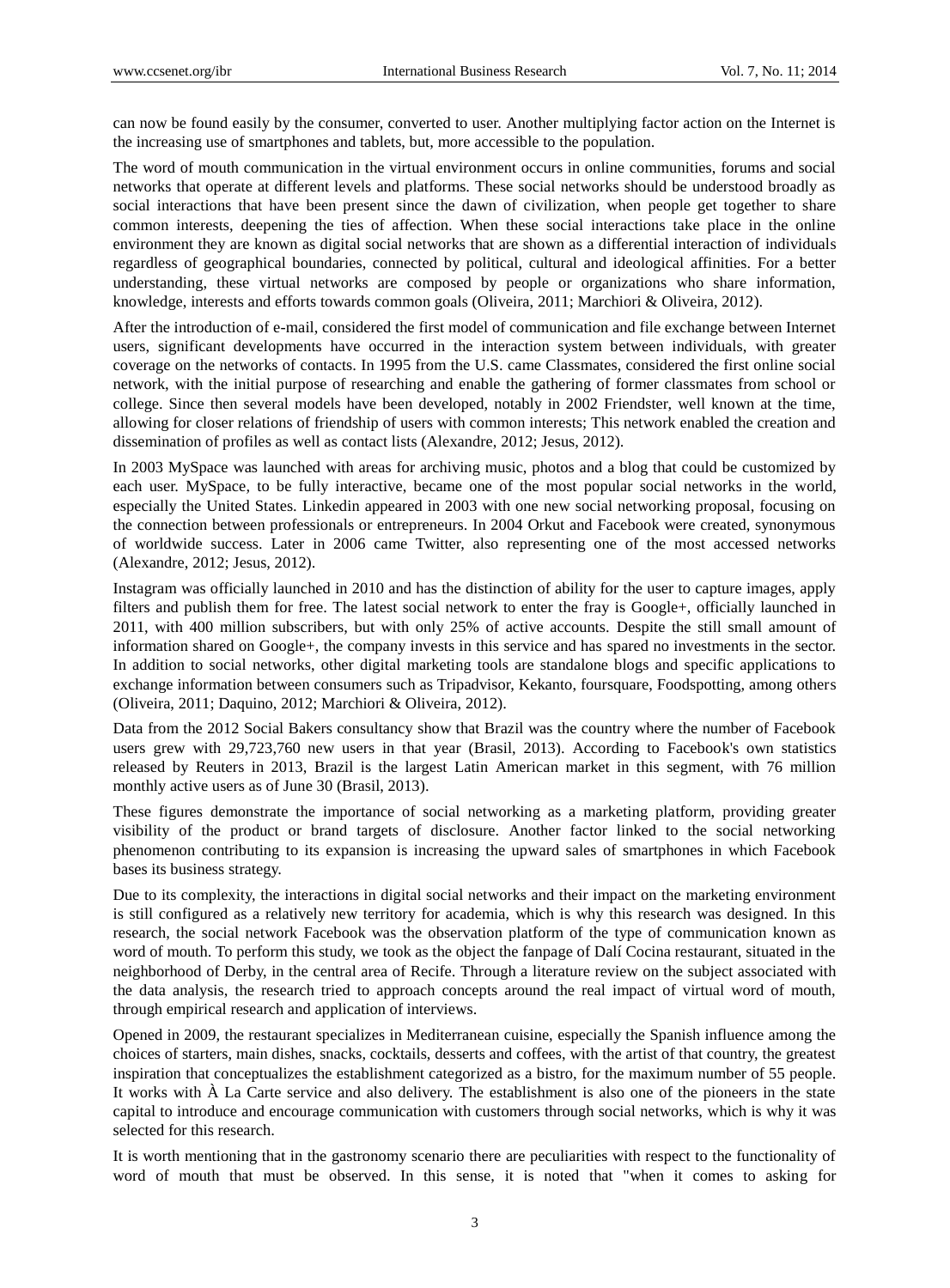recommendations on places to eat and drink, we turn to people whose habits and tastes mirror ours. If our friends enjoy the food from Peter's, it is also likely we will appreciate it," (Salzman, Matathia & O'reilly, 2003). Such affirmation leads one to understand the impact of word of mouth communication in the final choice of receivers (understood in this context as potential customers) which tends to influence as much or even more on consumer attitude than an action of traditional marketing, as this format adds subjective values such as familiarity of the information and references that are supposed sincere, by proximity.

Given these considerations, the main question worked in this research was: What is the influence of word of mouth communication in the Facebook audience of Dalí Cocina in Recife, PE?

#### **2. Digital Marketing**

In general, marketing can be conceptualized as efforts by companies to inform and communicate. According to Kotler and Keller (2006), marketing can be seen as the identification, creation, communication, delivery and monitoring of customer value. Another more detailed and updated definition is that of AMA (2004, p. 73) saying that marketing is an organizational function and a set of processes for creating, communicating and delivering value to customers, and the management of relationships with them in a way that benefits the organization and its stakeholders.

The focus of marketing is now on customers, those who buy the products and not who sell.

Considering specifically virtual or digital marketing, this can be defined as a set of strategies and actions through technology, or rather actions, computing and especially the internet, aiming for greater effectiveness in communicating with the public (Kotler, Kartajaya & Setiawan, 2010). In virtual marketing, Internet connected devices are used in carrying out promotional activities which aim to promote products, businesses, services or brand attributes.

The Internet, the largest source of information on a global level, has additional and different characteristics from traditional media, free access to information, speed in the dissemination of information and the possibility of interaction between users through various tools like email and relationship networks among others. With the availability of such resources, there is a shift in consumer behavior, going from passive element to actively participating in generating useful information to companies that provide products and services (Kotler, Kartajaya & Setiawan, 2010).

Companies, advertising agencies and liberal professionals represent some of the industries that have realized the potential of the internet in disseminating their products and ideas, using it in mass. This expansion has no limits as advertising and marketing agencies continually explore and develop new strategies to attract the audience. Virtual marketing, in turn, has the following properties: interaction, relationships, mobility, agility and technology. With technological development, an element was added to this virtual marketing, the mobile phone. This device, which has mobility as its most attractive feature, provides greater visibility to virtual marketing, using features like SMS and MMS, among others. (Bentivegna, 2002).

With the internet, buying behavior has changed dramatically: Customers can now search online all they want and can even complete the purchase at the same site. The interactive electronic media allows literally, anyone, to scour the world and make orders according to his or her comfort and convenience. Never before in human history have so many people been able to find so much information about so many things in one place. On the other hand, the use of the internet as an important tool in the search for any kind of information is no longer a novelty and has become a habit for people anywhere on the globe. Marketing was able to identify that the worldwide web is a potential channel for the promotion and distribution of products and services.

Virtual marketing is based on the same concepts of traditional marketing where individuals have their needs identified and met through the creation, dissemination, offering and exchanging products. E-marketing, however, has advantages such as its low cost with the possibility of participation of small businesses, providing a virtually unlimited space for advertisement, quick access and its range regardless of the geographic area.

With respect to social networking in the digital context, Kozinetz (1998) considers that a community is a group of people who share social interactions, social ties and a common "space", although mediated by a computer. The online interactions increasingly affect the behavior of people such as citizens, community members and consumers. According Kozinetz (1998), virtual communities of consumption are a particular subset of virtual communities whose interests are explicitly focused on consumption; in this type of community, the more informal discussion among the participants widen brand exposure and customer relationship. The premise is that the satisfied customer shares with his friends the satisfaction gained with a particular company and that creates visibility and a direct economical and effective benefit. Virtual communities such as Facebook and Twitter, in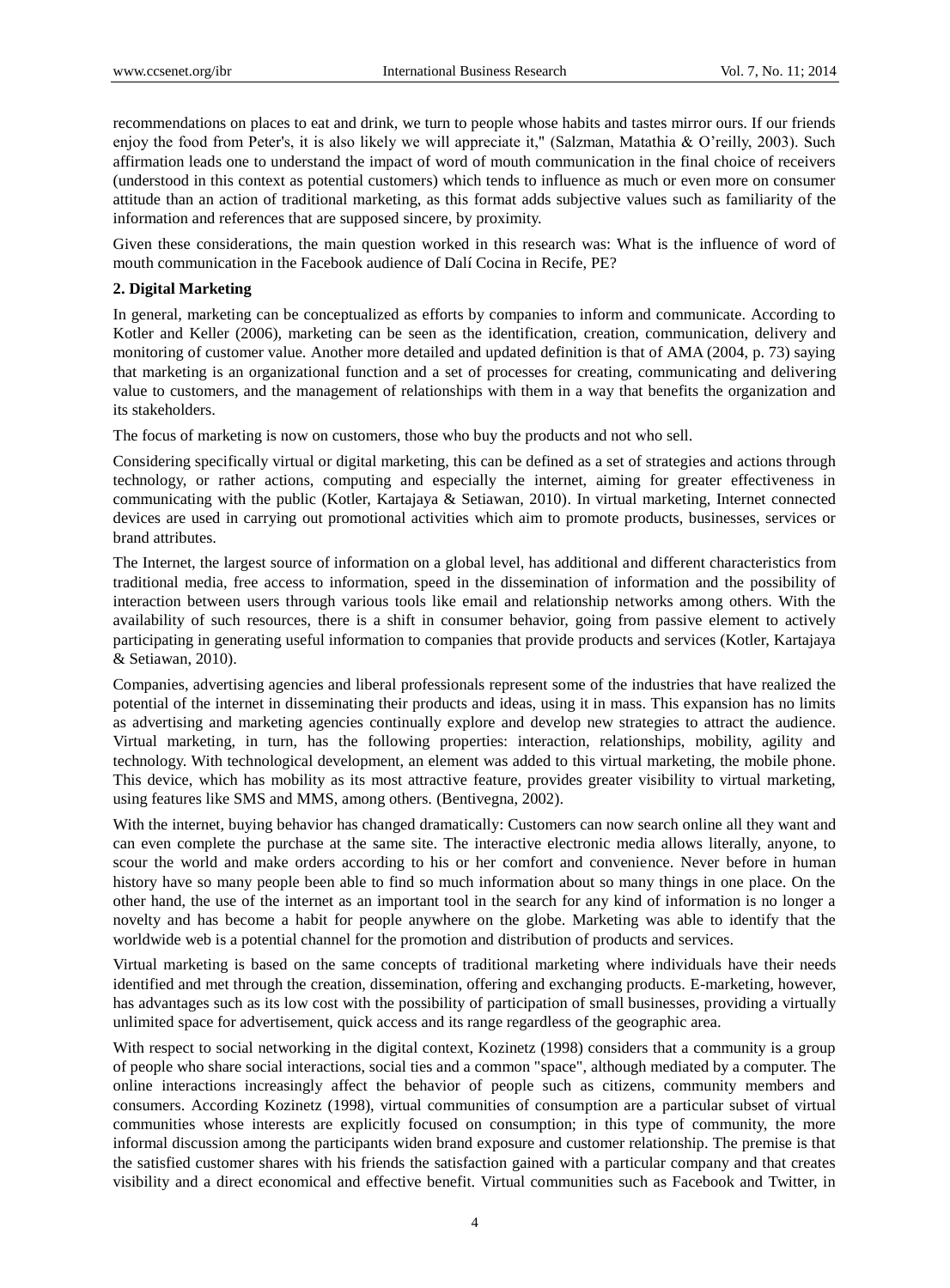addition to allowing the meeting of strangers, have an edge over other media as they place emphasis on articulation and visibility of pre-existing social networks.

E-mail marketing is another powerful tool when directed at specific campaigns. Viral marketing also aims to promote the brand and is accomplished through creative actions that arouse emotion in the audience. The word 'viral' refers, according to Godin (2000), an idea-virus, in other words an intriguing and compelling idea, which draws the attention of individual and that even arouses in him the desire to share it. It is what happens when you send a video clip or a message over the Internet to a particular target. The message should be curious, funny, with the purpose to awaken some kind of emotion in the individual encouraging them to share it, which occurs through referral to other individuals, and so forth.

Traditional online advertising is more similar to the old conventional advertising with banners usually being used on important sites to increase brand visibility. Regarding the online search tool, it is another strategy that aims to better understand the profile of consumers and understand their needs and motivations of purchase.

The success of virtual marketing is measured by monitoring the results of all the different strategies used, being an essential subsidy for possible readjustments of the same strategies making them more efficient.

In this study the focus will be aimed at social media, specifically Facebook, since it exerts a strong influence on the spread of word of mouth communication, the theme of this research. On Facebook (Facebook, 2013) interactions occur between the participants in the form of profile or timeline, fan pages and groups. The fan pages (fanpages) are used by an organization or company to have a presence on Facebook. Regarding the different tools used by Facebook and of particular importance on fanpage, are noteworthy news feeds and the "like" button.

The news feed evaluates the following parameters: Affinity, namely the level of user interaction with the person or organization that created the content, obtained by analyzing the number of interactions of people visiting the fanpage, leaving messages on the wall, viewing photos, "liking", commenting or sharing content; Relevance, how many interactions (comments, "liked", shares) generated content; Time, how long the content has been posted. New messages have priority and are displayed ahead of older messages.

The "like" button is a feature that allows users to demonstrate that they appreciated certain information contained such as comments, photos and advertisements, among others. It is a simplified way that a user can say he liked it without leaving comments. By "liking" a brand the user displays publicly for his network of friends his interest in the brand.

#### **3. Word of Mouth Communication**

The concept of traditional word of mouth communication is discussed by different authors. In one of the first relevant works on the subject, Arndt (1967, p. 190) defined word of mouth as "an oral and personal communication between a sender perceived as non-commercial and a receiver, dealing with a brand, a product or service offered for sale." According to Engel, Miniard and Blackwell (2005) in word of mouth communication the informal transmission of ideas, comments, opinions and information occurs between two people, stressing that none of them is a marketing professional. For Sernovitz (2012, p. 29), word of mouth communication is "to give people a reason to talk about their products or services, and take measures to facilitate the occurrence of these conversations."

The word of mouth process is certainly the oldest form of marketing communication because it presupposes the exchange of positive or negative information directly between individuals without the need of means of support. (Kotler & Keller, 2006). Marketing research on word of mouth communication began in the 1940s, after the Second World War (Butle, 1998) and in recent years the topic has been the subject of several studies in the field of marketing. Generally scholars define the phenomenon as an exchange, a flux of information, communication or conversation between at least two individuals.

Word of mouth communication is based on the theories of the flux of information that can be of two types: first, the information goes in two steps (Two-Step Flow Theory) migrating in a unique direction, in the sense of communication vehicles to opinion leaders and then to the mass of consumers (Schiffman & Kanuk, 2000). Yet the theory of the multichannel flow of information considers that the media reaches both opinion leaders as well as the masses, arousing the people's attention about the existence of a product. This pursuit, according to Arndt (1967), consulting the opinion of people to confirm opinions of impersonal sources such as the media and the transmission of this recommendation from one person to another is called word of mouth.

Other authors consider that the phenomenon of word of mouth communication is explained by the strength of ties and social relations, the interrelationship between them and the flow of information (Brown & Reigen, 1987).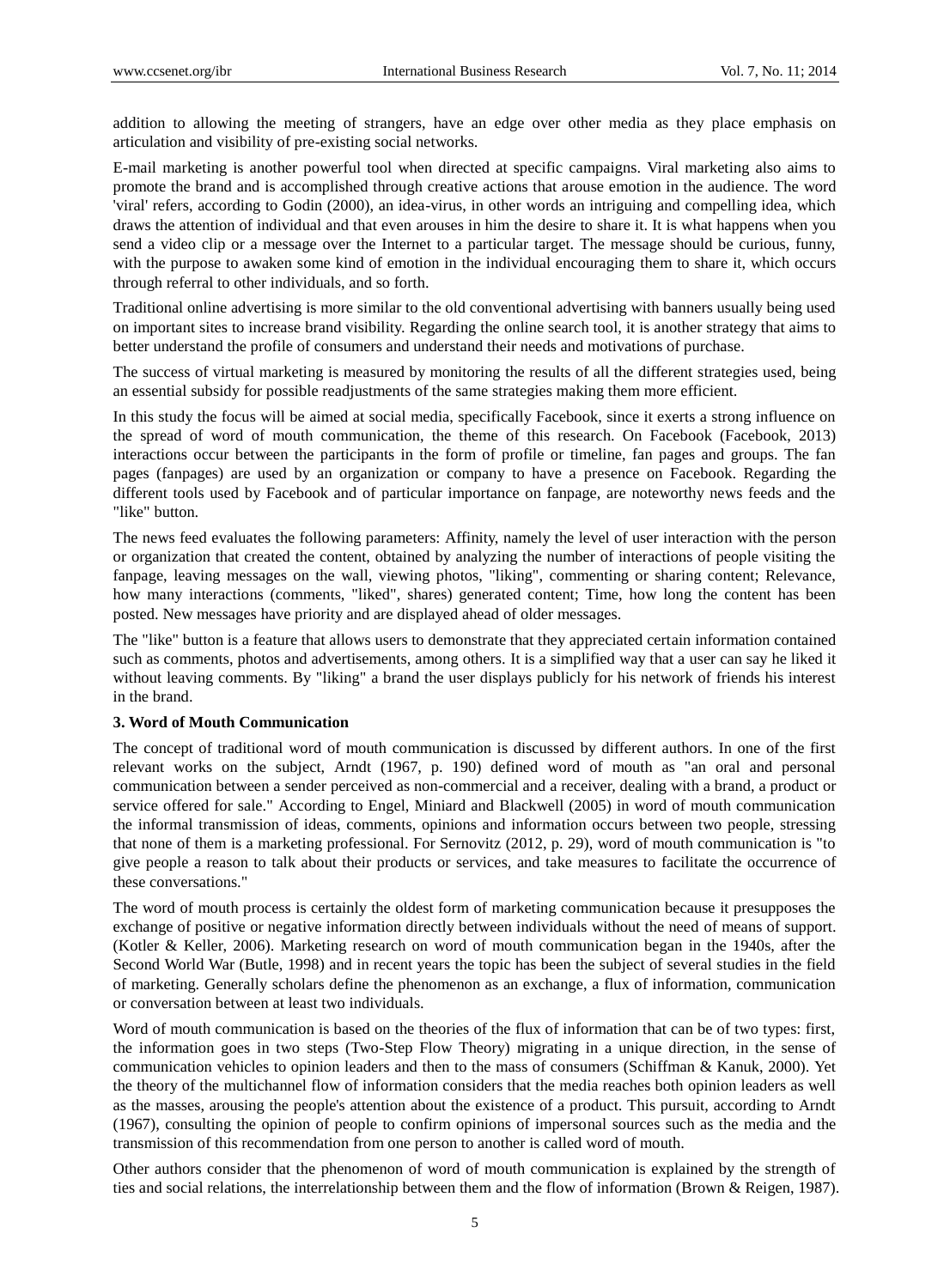In this theory, individuals with similar attributes such as age, sex, education, social status and other traits usually attract and exchange more information with each other than people who do not have much in common.

These ties or relations can be of two types: form and content. The form indicates the strength of connection between the links and the content represents information or messages transmitted from one person to another. The ties can also be divided into primary and secondary. Primary or strong ties are characterized by frequent interactions that generally occur between family and close friends. The secondary or weak ties, on the other hand, represent the contacts established between acquaintances, such as participants in a church or association.

These ties interact. Strong ties create small networks where they circulate information, which are magnified by the weak ties that create bridges between these networks greatly expanding its scope. Weak ties are responsible for disseminating information, making it possible to expand their reach. The strong ties have greater power to influence the consumer decision process, due to its more affordable and reliable character.

Word of mouth is one of the most reliable forms of promotion, because people who have nothing to gain personally promote something, often putting their reputation at risk every time they make a recommendation. The sources of information considered most reliable by the consumer are represented by family and friends, and are more influential in the choice of services such as health care, schools and restaurants (Ikeda, 1997).

For the consumer to be considered a participant in a word of mouth conversation, the message being conveyed and the means of transmission of the message should be unlinked or independent of the influence of the company that launched the market (Silverman, 2001).

For Godin (2000), the consumer is saturated from the classic forms of interruption marketing, a practice that aims to bombard the client, the target, with advertising, promotions and incentives of all kinds to interrupt the flow of one's thinking and habits and make him succumb to the offer imposed. This author proposes a change in thinking by introducing the so-called permission marketing, which is the customer that searches and solicits the information about the product he wants from the company, in order to be convinced to buy the product or brand.

Among the forms of permission marketing, Rosen (2001) believes that the best way to advertise or sell products and services is the one where consumers commented among themselves (word of mouth communication) about the qualities and advantages of those items. In his reference book, Rosen (2001) describes buzz marketing as the industrial organization of rumor, of word of mouth, in favor of a brand or a product. This marketing model assumes that all people communicate constantly, "weaving" comments about the most different themes, giving opinions, agreeing, disagreeing, finally diffusing ideas.

At this point it is important to differentiate between the so-called organic word of mouth and amplified word of mouth or linear influence (Kozinetz, 1998). The first is that which occurs when people talk about a product only because they are satisfied with it, without the direct influence or monitoring of professional marketing. Amplified word of mouth communication already develops when there is an attempt by professionals to encourage and accelerate the marketing phenomenon. In this model, some consumers are seen as potential "opinion leaders" who can spread and affect the initial message more rapidly.

This type of marketing relates to the use of techniques geared to encourage and help people talk to each other about products and services, but without ever manipulating or falsifying information. Initially there is a stimulus to capture the attention of consumers who become a selling agent, transforming him from a passive recipient to an active issuer which will influence their social network.

Put simply, it can be said that word of mouth marketing is to act in the conversation in a way that makes people talk about you. One example is when a product or service is presented to influential people, opinion makers, expecting them to appreciate the product, publicize your opinion in your circle of influence and thus stimulating word of mouth. Through respect and approval of customers, they will do word of mouth without requiring any compensation.

Word of mouth communications can occur in person or through other means of communication such as telephone and internet. There are personal and impersonal sources of recommendations. The first group includes friends and family (Brown & Reingen, 1987; Duhan et al., 1997). Vehicles of impersonal word of mouth marketing understand articles and commentaries from journalists, consumers and experts found in newspapers, magazines, trade publications and online discussion forums (Senecal, Kaliczynski & Nantel, 2005).

Here again, it is emphasized that consumers should not notice any commercial or advertising purpose behind the recommendations; if this occurs then these communications do not represent word of mouth. This is the informal and independent side of word of mouth that makes it unique.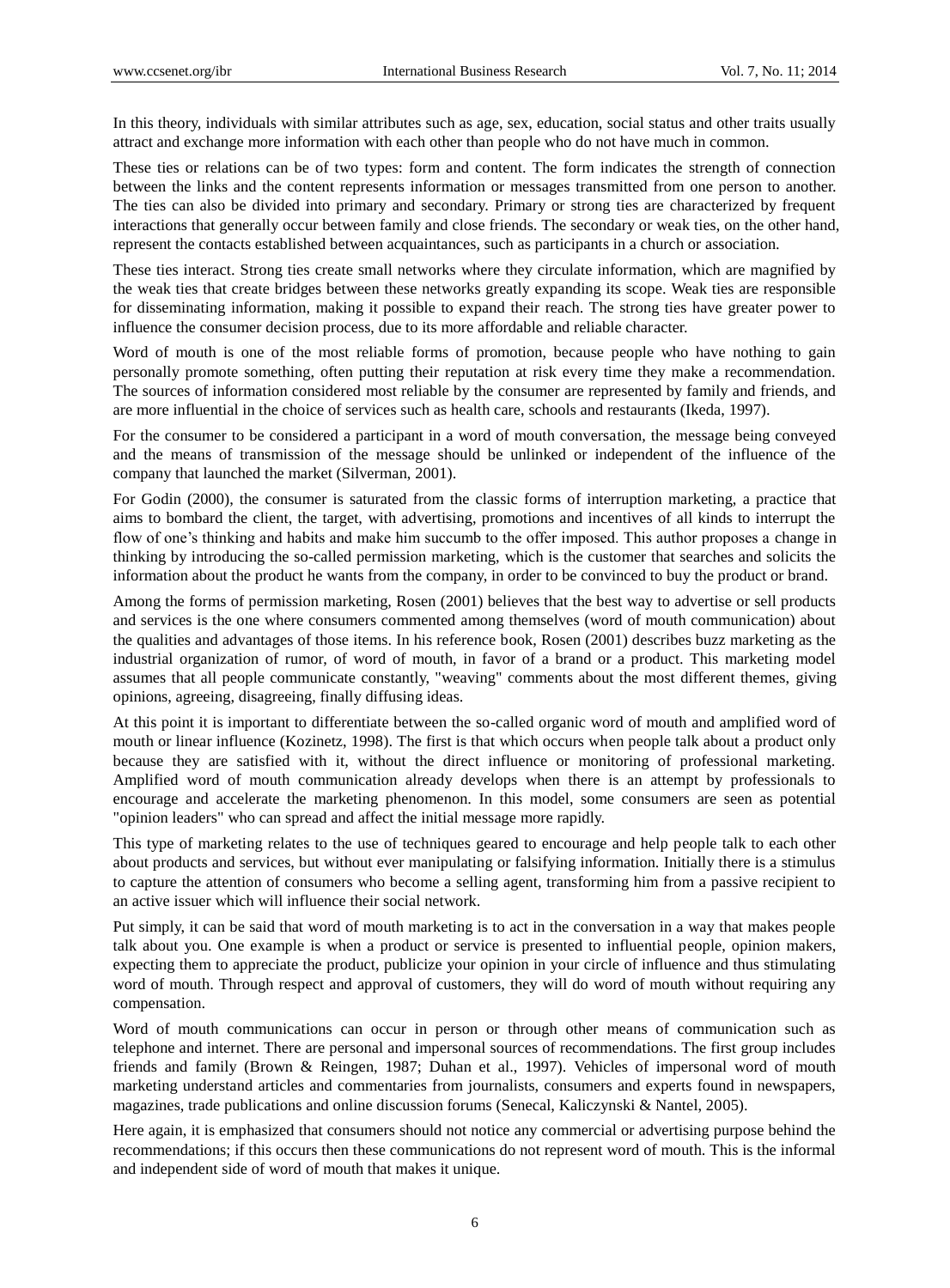With the advent of the internet, word of mouth has received new terminologies. Thus, it has been employed by some authors as synonymous with viral marketing, e-mail marketing, internet word of mouth, electronic word of mouth and digital word of mouth. The internet is the central component of this type of marketing being the element that distinguishes conventional word of mouth.

The internet allows for a more intense and faster communication by reason of the easiness of interconnection between people. In electronic word of mouth consumers do business with companies only after comparing official information from those companies, with those not official derived from other consumers, transmitted in virtual consumer channels (Kozinetz, 1998). Each consumer acts as part of the marketing communication, with the action potentiated by the multiplier effect of the internet (Phelps et al., 2004).

In viral marketing there is an initial stimulus-induced practitioner of marketing that captures the consumer's attention making it an agent of sale which in turn will influence other consumers and so on. The Internet extends the reach of the message through numerous tools previously registered, including social networks. An important aspect of digital word of mouth communication is that the message and the comments of the participants to be written, remain over time, being archived and may be accessed by other users.

In electronic word of mouth the participants may not have previous ties or relations between them representing weak ties, thus giving less credibility to the message disseminated. This aspect differentiates it from traditional word of mouth communication that is more reliable.

There are conceptual differences with respect to buzz marketing. While Rosen (2000) considers it as any word of mouth concerning a brand, other authors define it as an initiative produced by marketing with the intention of capturing people's attention and creating word of mouth.

It is not easy to theoretically define viral marketing from buzz marketing, often being applied interchangeably. However, some authors point to buzz marketing as the effect achieved by the actions of viral marketing, which can be complemented by other strategies including those involving traditional marketing. The internet and the development of numerous tools have arguably contributed to the spread of the practice of word of mouth, or buzz. This vehicle allows a wider communication, even among people who do not know each other personally.

Another important aspect of word of mouth is its virtual speed, disseminating information almost instantaneously. Through the Internet, a platform for aggregating people who speak of the products or services offered by a particular company, giving greater visibility to a conversation that has always existed, can be offered. Online social networks like blogs are examples of this new trend of word of mouth in the virtual world, representing a space for people to share their ideas. The virtual word of mouth also has a relevant feature as the ability to track and evaluate the opinions issued online.

The publishers are the clients and friends who spread the message of its brand through the usual word of mouth or through the Internet. The message in question, or the theme, need not be sophisticated, as it can be a service out of the ordinary, a unique taste, a pretty package and a funny name, among others.

Critical to the dissemination of the proceedings are the tools used in the word of mouth communication. Types of strategies include the distribution of cards or menus to patrons of a restaurant, the creation of blogs or the implantation of online communities.

The participation responsible for the brand or its legal representative in the conversations should be ongoing, not leaving people without answers. This participation can be made via e-mail and discussion forums. It needs to be emphasized that, especially, a complaint about a particular product should not be in relief, on the contrary, greater customer service in an attempt to minimize their dissatisfaction should be given.

Finally, the tracking of word of mouth in order to assess and understand what people are saying about you or the product you represent, can be gauged in blogs and other online communities, where participants publish their opinions. To monitor this communication allows one to understand what consumers really think about a product or service and provides a genuine level of understanding much more immediate and authentic than the technical information from traditional research.

Social media is a fertile field for the wide dissemination of the message and not one tool has the potential for expansion. Much of the everyday talk about goods and services has moved to this area. One can create a community or forum for customers of a particular product in just a few minutes on a popular social networking site like Facebook or MySpace.

This space represents an instant home for publishers who want to participate. From there the community establishes a public file that has the power to attract new individuals for future discussions. In this model, some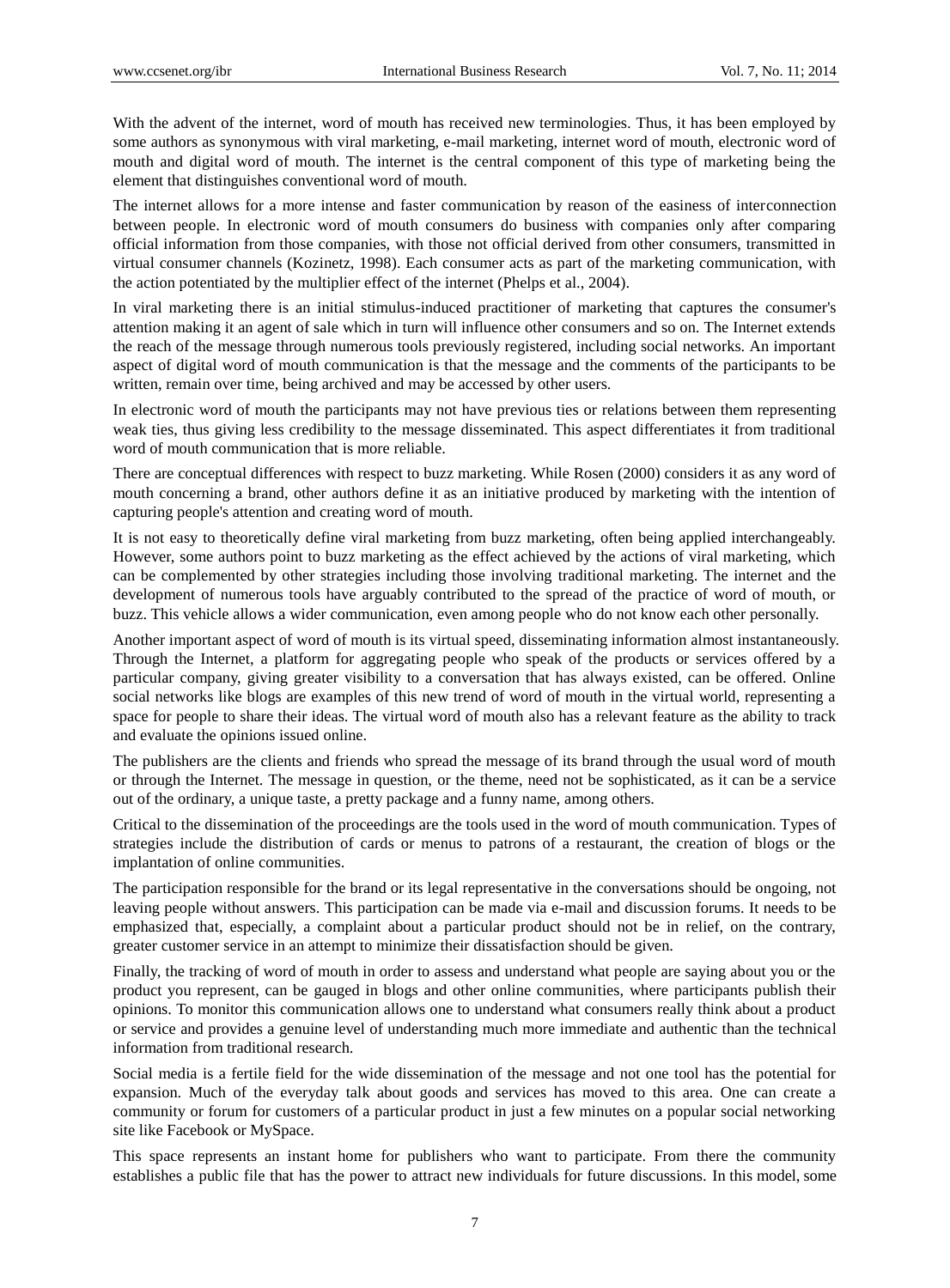points should be respected in relation to the consumer: their views should not be filtered, their questions and their doubts should be answered and resolved promptly and truthfully, and their opinion should be valued whether positive, neutral or negative.

### **4. Research Methods**

In this section, the research methodology, which describes the principles and procedures through which the research problem was approached, will be presented (Taylor & Bogdan, 2000).

The nature of this study is to cachet logical positivism since the verification of object propositions of research criteria will be based on observation and experience, which ultimately are consistent with the philosophical thought of logical positivism. In this philosophy, the aim of science consists of empirical evidence, catchable in sensible experience and treated as resources to logical analysis method.

The conception that the method of science is objective and that it always takes into account that the observer and his actions are in line with this study, which will be guided through the investigation of quantitative analysis of which relies on the positive frequency of repetition of observed events in the sample that in this case is the audience's Facebook of Dalí Cocina. Based on the objectives, this research can be classified as descriptive-explanatory (Malhotra, 2011). The descriptive point of view is in accord with the concept of Triviños (1987) in which the study aims to describe the facts and phenomena of a certain reality.

For better understanding, it should be identified which variables stand out in the phenomenon studied in relation to the object of research. The following research will be complemented by explanatory phase that is concerned with identifying the factors that determine or contribute to the occurrence of phenomena, aimed at the reason for things offered through the results. At this stage the verification tests, which are designed to reveal the causal relationships between variables raised, will be applied a priori.

The following operational diagram schematically represents the steps which have been developed in the study (Figure 1).



Figure 1. The research steps

The figure above shows that the method is divided into two parts. In the first phase, known as descriptive, a questionnaire was conducted to collect information required to be introduced in the second phase (explanatory) assisting in the creation of proposals that will be the future focus of the artificial marketing.

### *4.1 Descriptive Phase*

As previously mentioned, this phase is descriptive in character, whose target is to know and interpret reality,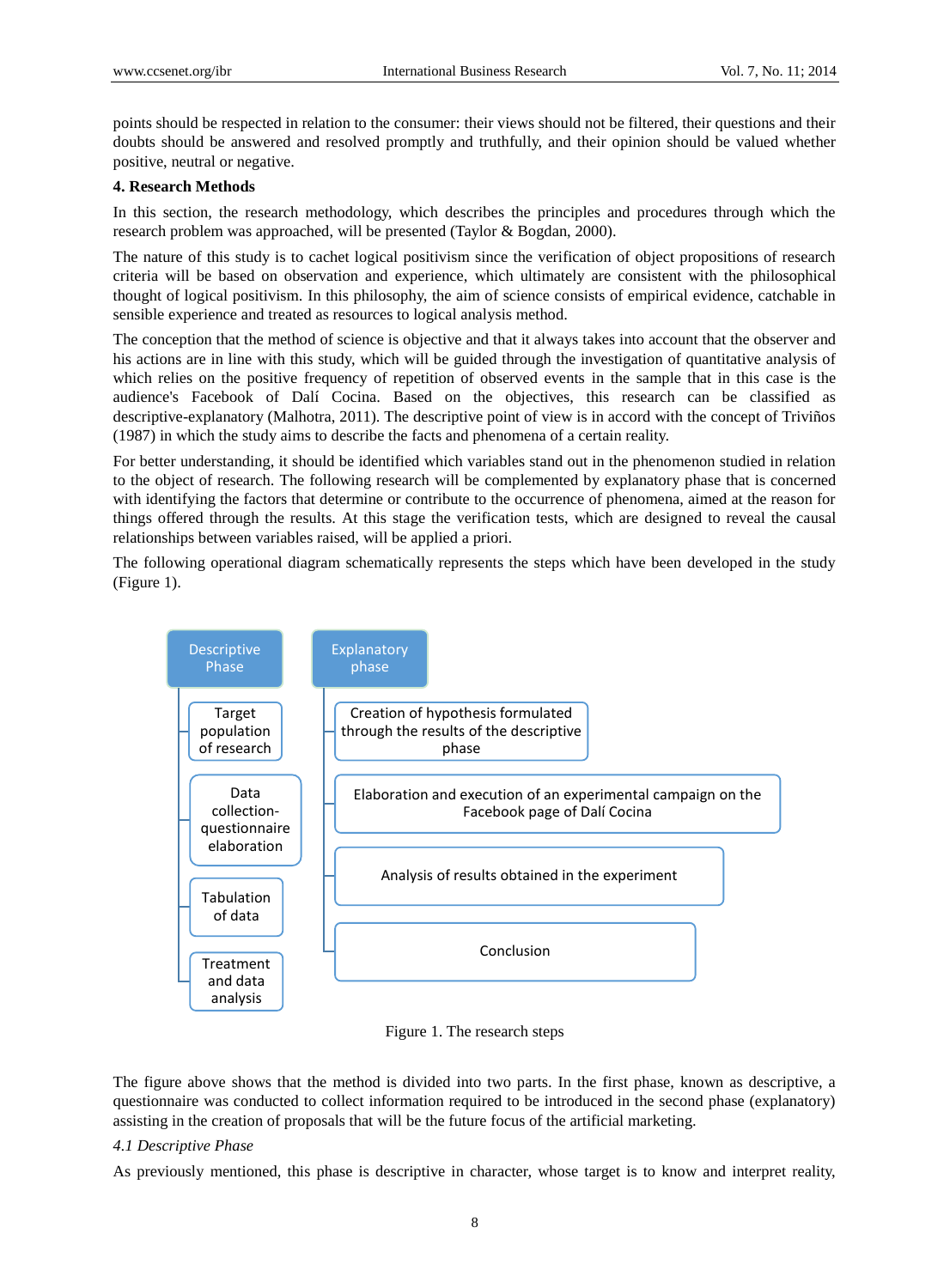seeking to interfere as little as possible at the same time (Churchill, 1999). This stage of the research the most relevant feature in restaurants that influences their dissemination will be initially investigated. Another aspect that will be researched corresponds to the type of the most reliable information source when choosing a particular restaurant. This research took place in form of a questionnaire, which was applied to the target population similar to the profile of the users of fanpage of the Dal íCocina restaurant.

The research method chosen was a survey, more appropriate to the object of the study in question, since it aims at seeking "what's happening" and "why the phenomenon is happening" (Freitas et al., 2000). Furthermore, this research presents the characteristics of the survey, since it is applied when it is not possible to control the dependent and independent variables, the natural environment is the best situation for studying the phenomenon of interest and the subject of interest occurs in the present or recent past (Freitas et al., 2000).

Prior to the data collection in a survey, a basic question is to define the amount of individuals that will be evaluated. The solution to this impasse is based on the study of some concepts, more specifically what signifies census and sample.

Census is understood as the examination of all the elements of a population or universe. If a population is infinite, the census is impossible. On the other hand, the sample is considered as a part of the universe or selected to represent the entire population group. The purpose of sampling is to generalize about a universe or a large population without the need to examine all components of the group.

One of the advantages of the census is the greater precision of the results since all units are studied and consequently there is no sampling error. Besides this aspect, the statistical treatment of the results is simpler. With respect to the sample, it is considered as favorable to its applied attributes to the lower cost and is generally faster in its execution.

The population studied in this research is finite, so it can be delimited. It was represented by a contingent of individuals who frequent restaurants and are concurrent Facebook users, regardless of any other individual attribute or characteristic. The same individuals voluntarily responded to a standard semi-structured questionnaire.

It is emphasized that the group of respondents had a similar profile as the users of the Dalí Cocina restaurant fanpage, which will be analyzed in the explanatory phase of this research. Once the target of the study population was small (only respondents of the questionnaire used), time and cost used to collect information were of little significance.

For this survey, there was also the need to obtain accurate individual information. Given these parameters, the census represented the most appropriate formula for this investigation. It is worth noting that there was no interference of the researcher in the thinking and actions of the evaluated audience. The destined locations for the distribution and administration of the questionnaires were selected based on the concentrated function of a large number of people and being geographically convenient to the researcher.

In view of the goals of the present study, the questionnaire was deemed the most appropriate instrument for data collection, assessing opinions, attitudes, preferences and individual behavior. The aforementioned was presented in almost its entirety, objective questions and structured answers, prepared in accordance with the theoretical framework.

Initially questions were presented to establish initial contact with the participants and, in sequence, the applicator presented the topics related to the focus of the study. With respect to the scales for the measurement of the facts to be searched, the Likert scale (1932) used five points, with the scores being: (5) strongly agree, (4) agree, (3) neutral, (2) disagree and (1) strongly disagree about a certain statement.

A pre-test questionnaire to 22 respondents chosen for convenience, over 18 years of age, attending restaurants and participating in social networks, was applied. This pre-test had the purpose to verify the level of acceptance and understanding of the issues addressed. Later there was an informal discussion with respondents on the areas of potential confusion (questions subject to misinterpretation), having been rephrased when applying the actual collection of research data.

## *4.2 Explanatory Phase*

At this stage of the research the recorded data were worked, in order to analyze and interpret them, and identify their causes. In summary, the factors that contributed to the occurrence of phenomena were identified, and, thereafter, ideas were developed under logical deduction. Every effort has been directed to investigate the causes of the phenomenon.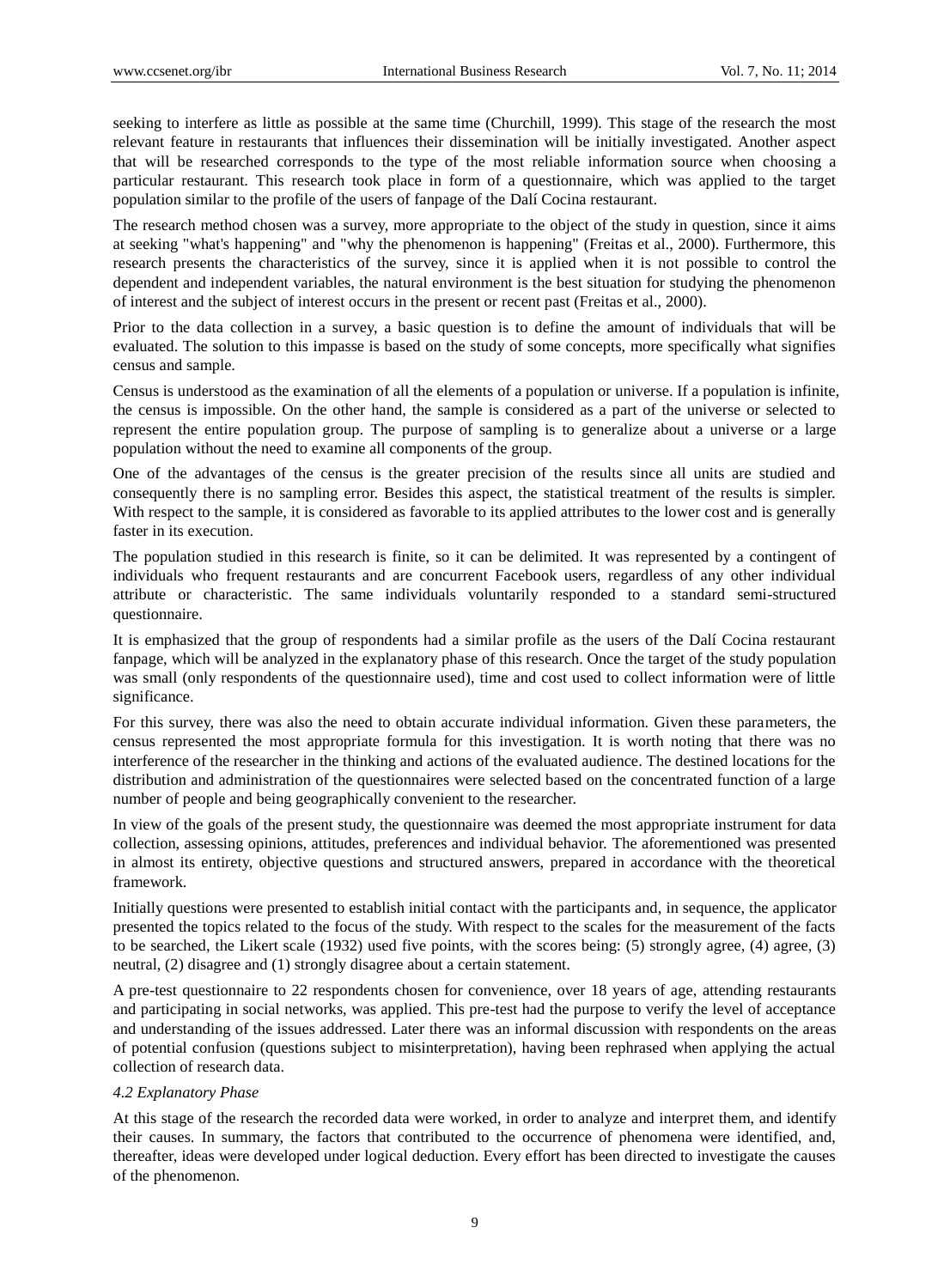The explanatory research is processed through experiment that comprises different steps to be built: observation of facts and formulating hypotheses, testing hypotheses and developing theories.

The design of the experiment consists of a planned conduction form of tests that investigate a problem from the data collection.

According to the data obtained through the data collection instrument (questionnaire) used in the descriptive phase, hypotheses will be developed. They will be properly tested through experiment.

When the distribution of subjects by treatment is not random and there are no control groups, the alternative to research is the so-called quasi-experimental designs. The comparison between the conditions of treatment and no treatment should always be made with non-equivalent groups or with the same subjects before treatment.

In accordance with the objectives of this work, quasi-experimental design of Campbell and Stanley (1979), with a single group of individuals, namely, users of the fanpage of Dalí Cocina, was applied. This group was observed in two distinct time periods: between the 10th and 17th of December in the years 2012 and 2013. In 2012 the behavior of individuals was not subject to any external variable. Already in 2013 an external element to the monitoring of their response was introduced. If necessary, the experience would be repeated in three separate stages.

## **5. Data Analysis**

In this chapter the instrument of data collection as well as the results and analysis obtained through it is explained. Later, in continuity, the analysis of the experiment emphasizing the most relevant aspects of the research is conducted.

## *5.1 Data Analysis: Descriptive Phase*

The data collection instrument prepared seven understood questions, six formulated objectively and a subjective alternative allowing the respondent to describe his or her ideas. It is worth noting that three of the questionnaire questions included data on the socio-economic-cultural profile of the participants (Appendix 1).

After the validation of the questionnaire on days 06, 07 and 08 of December 2013, the application of the instrument for data collection was performed. The sample consists of individuals over the age of 18, frequenting restaurants that regularly use social networking platforms.

The questionnaire was distributed by the researcher in two distinct locations: 1. Faculdade Senac de Pernambuco, chosen for convenience of the researcher, since it is an employee of this institution of learning, where participants included teachers, students and staff of administrative and operational areas. 2. Praia de Boa Viagem, selected due to the large influx of a heterogeneous public. The voluntary participation of individuals was without any kind of incentive for their collaboration. After a brief explanation of the formatting of its content, the questionnaires were delivered individually to each participant who issued their answers, without the participation of the researcher in the process.

150 questionnaires were distributed to individuals who have shown no objection to their participation, thus not having any refusal. However, twenty one questionnaires were partially answered, probably due to lack of observation of respondents to additional questions on the back of the sheet of paper. Thus, they were eliminated from the study. All valid forms that corresponded to one hundred twenty-nine were the object of the analysis.

The questionnaire was developed in order to meet two goals. First, to test the premise of the research, it was believed to be the modality of the word of mouth communication as the most reliable source of information when choosing a specific restaurant. Next was to identify the main characteristics of a restaurant that stimulate word of mouth communication.

Regarding the profile of the respondents the following results were found. Regarding the age of the participants, it has been pointed out that it was grouped into classes, to avoid a large extension table which would make the reading and interpretation of results difficult. Furthermore, the distribution of age classes also helps to visualize the behavior of the phenomenon as a whole as well as its variation.

According to Table 1 there was a relatively uniform frequency between groups, except for those under the age of 20. It is emphasized that despite this observation, there was a larger number of individuals aged between 21 and 30 years.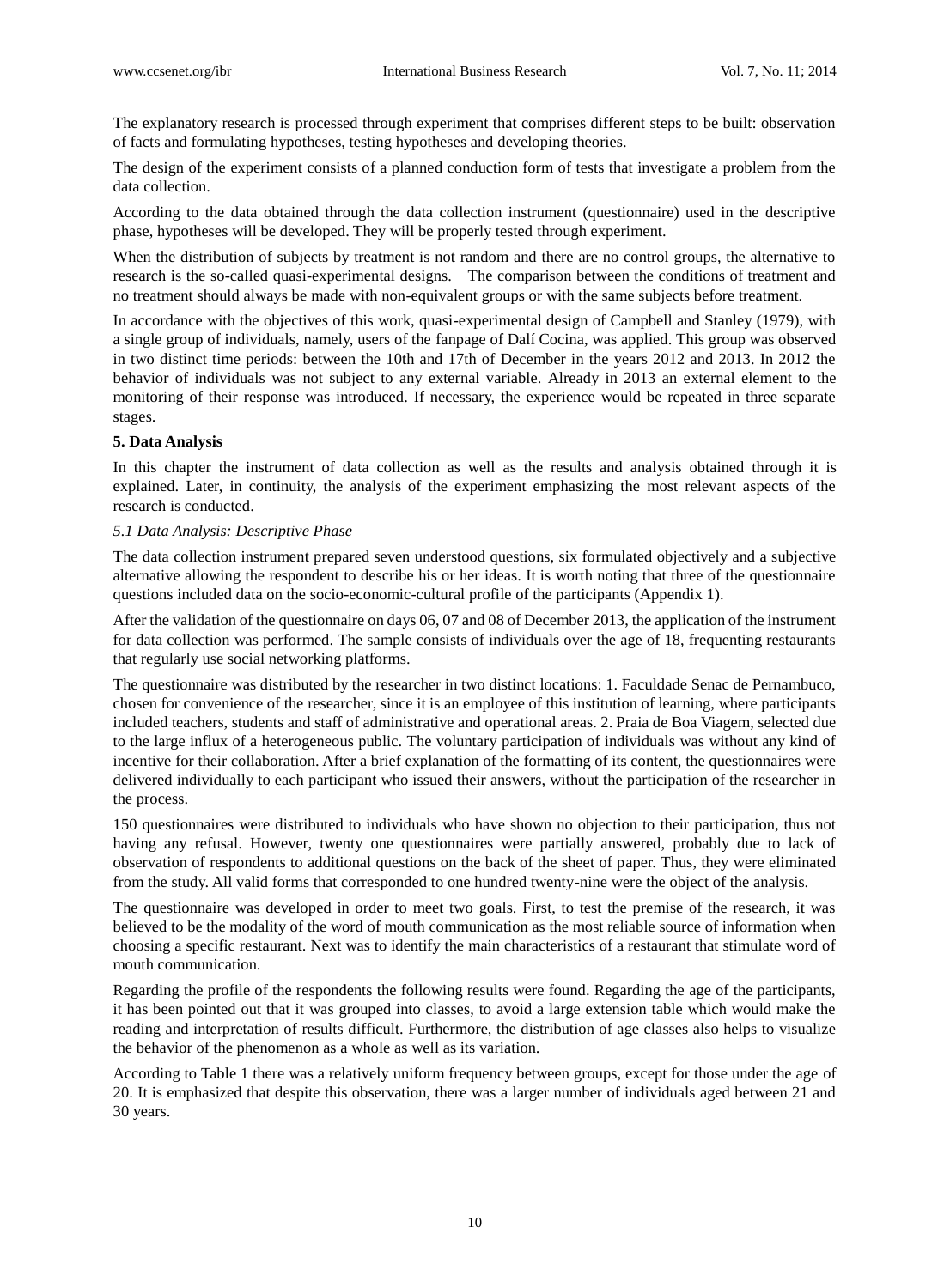| Age group (years) | Frequency | <b>Relative Frequency</b> | Cumulative Relative Frequency |
|-------------------|-----------|---------------------------|-------------------------------|
| Up to $20$        | 15        | 11.63%                    | 11.63%                        |
| $21 - 30$         | 47        | 36.43%                    | 48.06%                        |
| $31 - 40$         | 33        | 25.58%                    | 73.64%                        |
| Over 40           | 34        | 26.36%                    | 100%                          |

Table 1. Age range of respondents

In table 2, the distribution of family income for participants is registered, taking as an indicator the number of minimum wage in 2013 amounted to \$678.00 reais. Family income is achieved through tracks considering the number of minimum wages in order to reduce the magnitude of responses providing a panoramic view of the behavior of the variable. Besides this, it allows one to detect a possible trend of a series of focus around a central value.

Once again, one perceives a relatively homogeneous distribution of the number of individuals considering the different levels of family income, with a slight concentration in the range of 1-5 minimum wages. The exception comprises the lower income group (up to 1 minimum wage) with a small number of individuals.

Table 2. Family income of the respondents

| Family Income     | Frequency | <b>Relative Frequency</b> | Cumulative Relative Frequency |
|-------------------|-----------|---------------------------|-------------------------------|
| Up to 1 salary    |           | 6.98%                     | 6.98%                         |
| $1 - 5$ salaries  | 46        | 35.66%                    | 42.63%                        |
| $6 - 10$ salaries | 34        | 26.36%                    | 68.99%                        |
| Over 10 salaries  | 40        | 31%                       | 100%                          |

Interestingly, the results apparently bear a resemblance with the data obtained in Table 1. The largest number of individuals aged between 21-30 years and the highest frequency of family income between 1-5 minimum wages (MW) suggests that it is the same number of individuals. To ensure this thought, a table that correlates the three different age groups with an income of 1-5 minimum wages was constructed.

Table 3. Distribution of family income between 1-5 minimum wages by age of respondents

| Age group (years) | Frequency | <b>Relative Frequency</b> |
|-------------------|-----------|---------------------------|
| Up to $20$        | 6         | 13.04%                    |
| $21 - 30$         | 18        | 39.13%                    |
| $31 - 40$         | 11        | 23.91%                    |
| Over 40           | 11        | 23.91%                    |

It was demonstrated (Table 3), according to the initial thought, that the age group between 21-30 is the one which most often has a family income between 1-5 minimum wages. Although it is a relatively low household income it must be emphasized that this aspect probably does not compromise them going to restaurants since they usually correspond to single, newly married or having children few children. Or better, there is usually an impairment of their monthly income with larger sized expenses for being a small family.

It was necessary to measure the educational level of the respondents to better contextualize the sample, even though there is no prior restraint between the schooling and the potential to be a restaurant consumer.

In Table 4, the education level of the participants is presented, identifying that a very significant proportion of those, comprising of 56.6%, have a higher education level and are postgraduates. Computed also were individuals with incomplete higher education, obtaining a total of 93%. Of the respondents, only 7% solely have a high school education.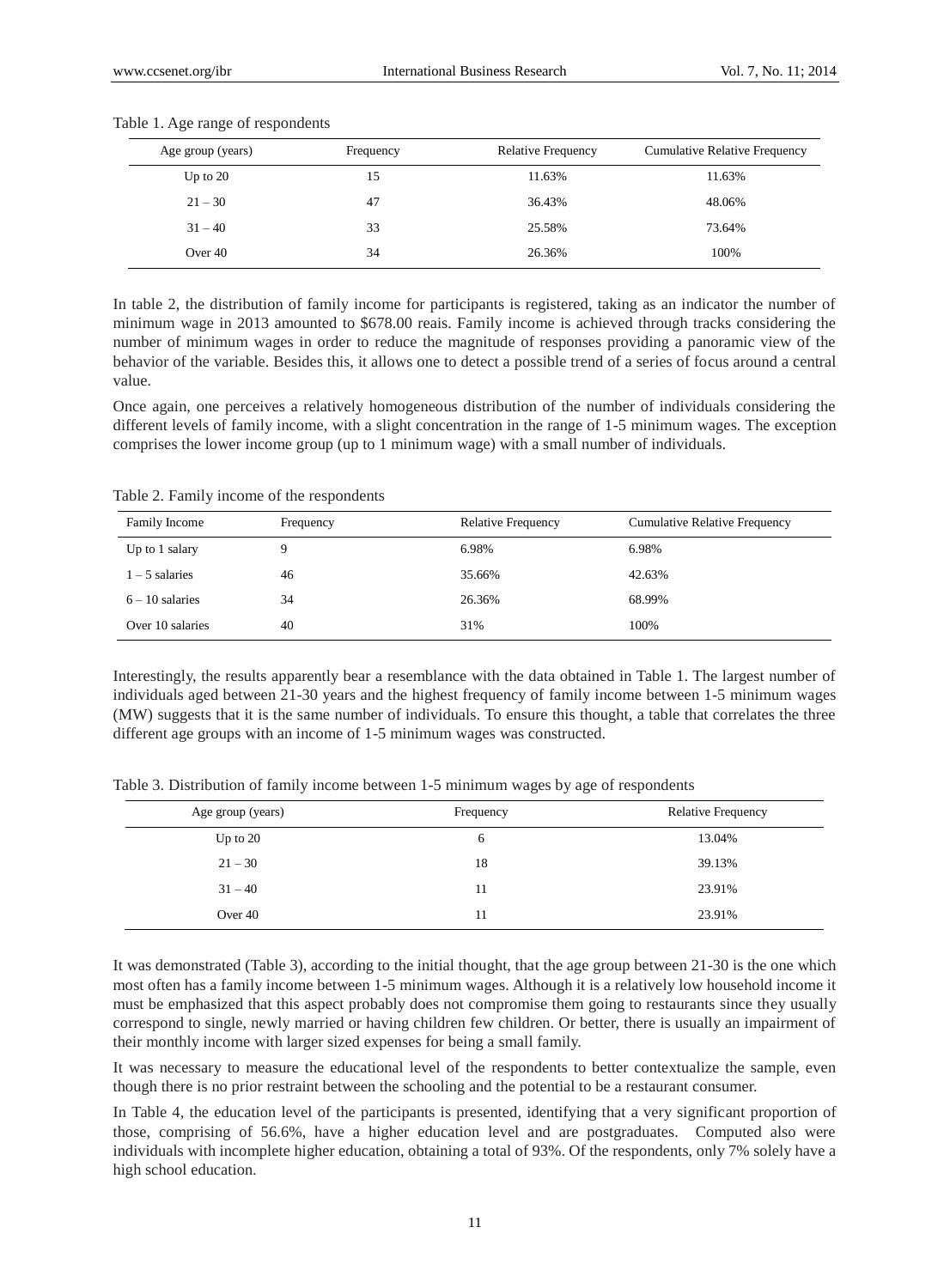| <b>Educational Level</b>    | Frequency | <b>Relative Frequency</b> | Cumulative Relative Frequency |
|-----------------------------|-----------|---------------------------|-------------------------------|
| High school                 | 9         | 6.98%                     | 6.98%                         |
| Incomplete higher education | 47        | 36.43%                    | 43.41%                        |
| Higher education completed  | 37        | 28.68%                    | 72.09%                        |
| Postgraduation              | 36        | 27.91%                    | 100%                          |

#### Table 4. Educational level of respondents

Starting from the idea that the level of education does not interfere with going to restaurants, we proceeded to a more detailed study of the group of participants who had completed up to the high school level. The table below (Table 5), contrary to what was expected, it is observed that there is a relationship between a low educational level and a lower frequency in frequenting restaurants, approximately once per month in about 56% of cases.

Table 5. Mid-level of education and the frequency of respondents in going to restaurants

| Frequency of going to restaurants of mid-level respondents | Frequency      | <b>Relative Frequency</b> |
|------------------------------------------------------------|----------------|---------------------------|
| Once per month                                             |                | 55.56%                    |
| Once every 15 days                                         | $\overline{c}$ | 22.22%                    |
| Once per week                                              | 2              | 22.22%                    |
| Twice per week                                             | $\overline{0}$ | 0%                        |
| More than twice per week                                   | $\overline{0}$ | 0%                        |

From there it was questioned whether this association was real or fictitious, merely reflecting the economic status of this group, since it is well known that the level of education impacts the family income. For this purpose an additional table (Table 6) was built, which clearly shows that participants possessing a high school diploma have more than 55% of family income up to 1 minimum wage. These data indicate that the economic issue of individuals is more important than the education level of the same, in the frequency as to their dining at restaurants.

| Family Income of mid-level respondents | Frequency | <b>Relative Frequency</b> | Cumulative Relative Frequency |
|----------------------------------------|-----------|---------------------------|-------------------------------|
| Up to 1 salary                         |           | 55.56%                    | 55.56%                        |
| $1 - 5$ salaries                       | 2         | 22.22%                    | 77.77%                        |
| $6 - 10$ salaries                      |           | 11.11%                    | 88.88%                        |
| More than 10 salaries                  |           | 11.11%                    | 100%                          |

Table 6. Mid-level education and family income of the respondents

As to the question formulated in order to prioritize trust in information sources, the alternatives presented were graded 1-5 by the participants according to the model of the Likert scale. On this scale, the number 1 represents the most reliable choice and the number 5 the less reliable, so the answer to the lowest level in its entirety represents the most reliable. The individual indices for each alternative were added to obtain its frequency relative the total number of responses.

Information sources included among the possible answers are justifiable because they cover almost all of the available sources beyond the vested interest of this research, that is to know the importance of the indication of friends (word of mouth). With that being said, the results of this analysis could serve as a basis for evaluating the importance of social media in word of mouth communication compared with other communication channels, a later stage of this current research. Below are the data collected.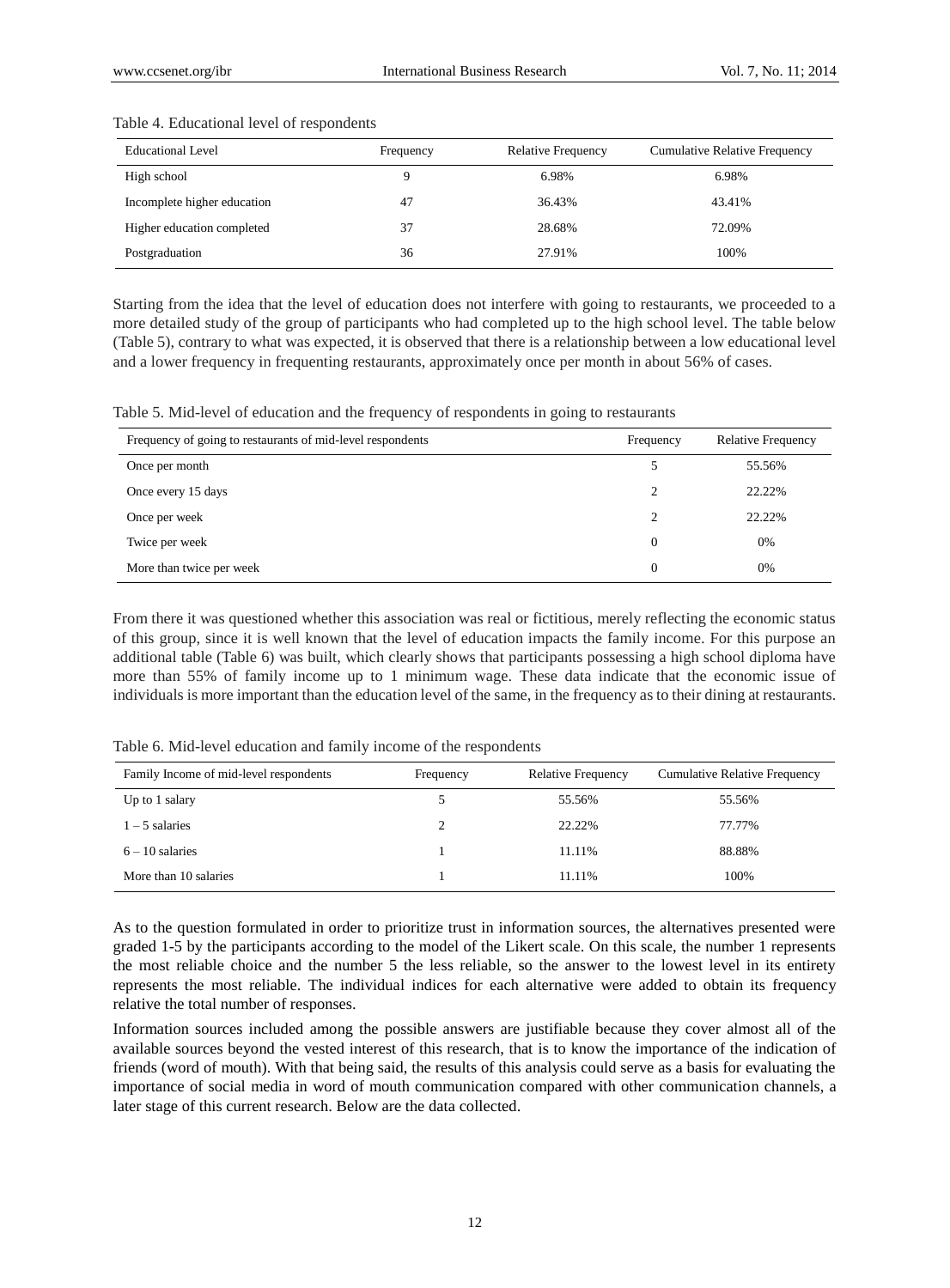| Information sources                             | Number | Ranking |
|-------------------------------------------------|--------|---------|
| Indication of friends and relatives             | 191    | 1st     |
| Guides such as Veja Recife and Quatro Rodas     | 369    | 2nd     |
| News Press                                      | 380    | 3rd     |
| Advertisements on the Internet and social media | 404    | 4th     |
| Advertisements in magazines and newspapers      | 418    | 5th     |

Table 7. Types of more reliable information when choosing a restaurant by respondents

As shown in Table 7, the alternative "indication of friends and relatives", in other words, word of mouth communication, represented the most reliable information source. On the other hand, ads in traditional media (magazines and newspapers) and electronic media (internet and social networks) are less reliable. It is emphasized that ads on the internet and in social networks represent paid advertising material usually made available on the online platform, often appearing in the form of banners or blog posts and therefore do not correspond to word of mouth communication.

For the purpose of making it more comprehensive and to reiterate the importance of the indication from friends and relatives as a source of information indication at a restaurant, a new table (Table 8) was created.

Table 8. Frequency of the types of information most trusted by respondents

| Information sources                             | Frequency | Ranking |
|-------------------------------------------------|-----------|---------|
| Indication of friends and relatives             | 101       | 1st     |
| <b>News Press</b>                               | 15        | 2nd     |
| Guides such as Veja Recife and Quatro Rodas     | 14        | 3rd     |
| Advertisements in magazines and newspapers      | 12        | 4th     |
| Advertisements on the Internet and social media | 10        | 5th     |

In table 8, considering the item defined by participants as the most reliable, it is verified that the indication of friends and relatives got more than 66% of responses, in second place the press releases appear as the most reliable information vehicle. However, it is noted the expressive relative difference to the numbers obtained from the two alternatives individually.

Other relevant data is the demonstration in this table indicating that the friends and relatives reached a much higher figure than all the answers considering the sum obtained in other alternatives.

Considering the characteristics of a restaurant, defined as the most attractive to customers, resulting in a possible disclosure of the same to third parties, solicited a written position of respondents. A multiplicity of responses occurred, with those that were repeated more frequently, at least on six occasions, being selected.

In case the respondents indicated various aspects, these were also considered and quantified. In the table below are recorded the most relevant parameters in the opinion of the respondents.

| Table 9. Characteristics that influence the referral from a restaurant by the respondents |  |  |
|-------------------------------------------------------------------------------------------|--|--|
|-------------------------------------------------------------------------------------------|--|--|

| Characteristics of the Restaurant | Frequency | <b>Relative Frequency</b> |
|-----------------------------------|-----------|---------------------------|
| Treatment                         | 114       | 25.39%                    |
| Quality of plates                 | 105       | 23.38%                    |
| Type of food                      | 69        | 15.37%                    |
| Ambience                          | 44        | 9.8%                      |
| Compatible price                  | 40        | 8.9%                      |
| <b>Cleanliness</b>                | 32        | 7.13%                     |
| Location                          | 16        | 3.6%                      |
| Presentation of the plates        | 9         | 2%                        |
| Parking                           | 8         | 1.78%                     |
| Menu variety                      | 6         | 1.34%                     |
| Good music                        | 6         | 1.34%                     |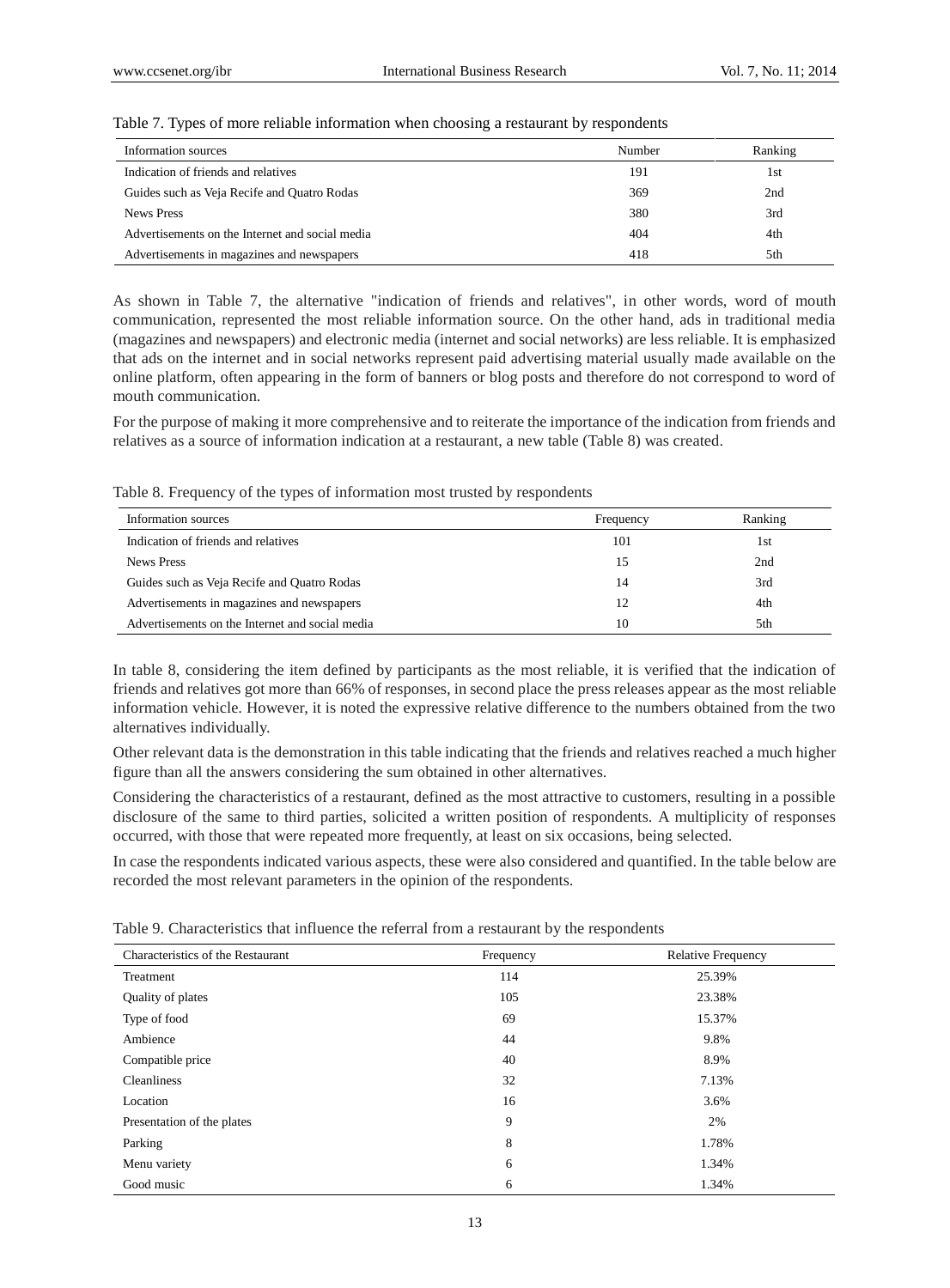It is clear from table 9 that the most relevant disclosure in a restaurant, in the opinion of customers, is understanding the service and the quality of the dishes offered; the summation of both reaching the percentage of 48.77%, namely, almost half of the other related items. It is evident the importance of the service at a restaurant is translated by the kindness, speed and personalization of attending to the clients, one aspect that has been pointed out in other studies.

It is interesting to observe that unexpectedly the price of the dishes offered occupied the fifth position as the influential factor in the dissemination of a restaurant. This data informs that the customer does not feel exploited when they paid a fair price for the dish and the service consumed.

The quality of the dishes is usually a point in common between the various restaurants, configuring itself practically as a mandatory item. Thus, it arises according to the expectations of the researcher, the service of the restaurant as the most prominent item by the respondents.

These data indicate the need to qualify the local workforce to operate in food establishments outside the home, an aspect which is often underestimated. In summary, the data reinforced by the choice of restaurant ambience in fourth place of importance by the respondents, indicate that it is of paramount importance within the lived experience of each restaurant. The measurement of these results provides the ability to prioritize some points for its application in restaurants, allowing a possible increase in the dissemination and growth of potential clientele.

The following table shows the assiduity of respondents regarding their turnout at restaurants, considering the maximum time interval of one month as a reference. It found an increased frequency of visits, almost 30% once a month. It is interesting to note that the figures relating to visits to the restaurant once a week and once every two weeks (every 15 days) represent the total of 48.06%. These figures highlight that there is a regular public that frequents restaurants in our city, reflecting the data that shows Recife as the third national gastronomic hub. The lowest index recorded corresponded to the frequency of twice a week in going to restaurants.

| Frequency of going to restaurants | Frequency | <b>Relative Frequency</b> | <b>Cumulative Relative Frequency</b> |
|-----------------------------------|-----------|---------------------------|--------------------------------------|
| Once per month                    | 38        | 29.46%                    | 29.46%                               |
| Once every 15 days                | 28        | 21.70%                    | 51.16%                               |
| Once a week                       | 34        | 26.36%                    | 77.52%                               |
| Twice a week                      | 13        | 10.08%                    | 87.60%                               |
| More than twice a week            | 16        | 12.40%                    | 100%                                 |

Table 10. Frequency of visits to a restaurant by respondents

Finally, considering the utilization of the digital social network Facebook by respondents, it is perceived according to table 11, their frequent use, with 86.8% of them registering their daily use. These results are consistent with research showing that, globally, Brazilians often occupy the leading position in the average hours connected to social networks. The data obtained keep parallel with regulars of the fanpage of Dali Cocina, which were targets of the experiment conducted later.

| <b>Assiduity on Facebook</b> | Frequency | <b>Relative Frequency</b> | <b>Cumulative Relative Frequency</b> |
|------------------------------|-----------|---------------------------|--------------------------------------|
| Every day                    | 112       | 86.82%                    | 86.82%                               |
| Once a week                  | 13        | 10.07%                    | 96.90%                               |
| Once every 15 days           |           | 1.55%                     | 98.45%                               |
| Once per month               |           | 1.55%                     | 100%                                 |

Table 11. Utilization of Facebook by the respondents

Based on the results obtained through the interview itemized in detail in the lines above, The following propositions can be formulated: Proposition  $1 - A$  positive customer experience such as the good service in a restaurant possibly results in the disclosure of the same, establishing word of mouth communication; Proposition 2 – Reflecting this positive communication of the customers of the restaurant, occurs an increase the audience of the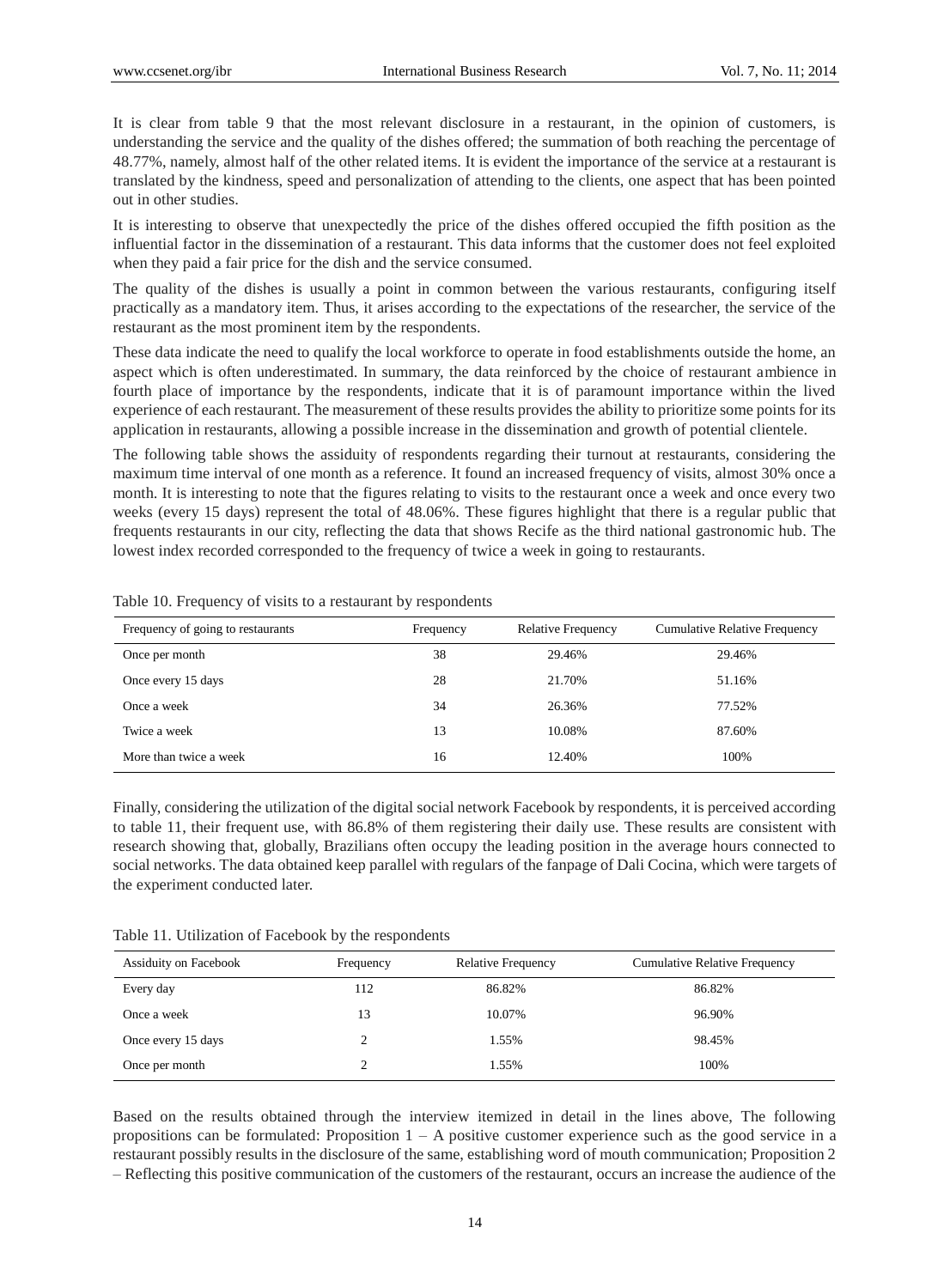same fanpage.

#### *5.2 Analysis of Experiment: Explanatory Phase*

In order to occur, the experiment traditionally must choose between the laboratory setting or field. The laboratory environment is the preferred choice of researchers due to the possibility of greater variable control. However, before the introduction of new technologies, real digital environments become possible places to conduct the experiment and, therefore, its original scope allows a necessary control of variables in addition to having the highest possible realism, which is the observation of the phenomenon in a natural environment.

In the case of this research, the experiment took place on the digital platform of Facebook, specifically the fanpage of Dali Cocina. Presented next is a brief history of the relationship of the restaurant with Facebook fo better contextualization of the theme.

Although Dali Cocina had started its activities in November 2009, it was only in September 2011 that its fanpage was created. The fanpage on Facebook was developed by the owner for the purpose of acting as means for promoting the restaurant and in response to the constant requests of customers who sought a source of information about the restaurant in addition to a channel that would allow feedback on the service provided.

At its inception, the fanpage adopted a contingencial strategy guided by the feeling of the owner of restaurant and in return observed the customers. The owner edited and monitored the page by creating random posts to advertise the services of the restaurant or introducing themes he believed to be of interest to followers on Facebook.

Although the owner noticed an increase in the frequenters of the fanpage of his restaurant since its inception, it was only in November 2011, after hiring a professional marketing team, that the page had an influx of participants in a faster and uniform way.

This period was when the first promotional campaign using fanpage, where a Samsung smartphone, the Galaxy S2 model, the object of desire at the time, was raffled. This promotion lured in a large number of people and generated tremendous interest and divulgation on the part of customers themselves. The action stimulated customers to visit the restaurant, where they were photographed with the dish they consumed and then posted it on their own Facebook. The customer whose photograph was most "liked" on the fanpage would win the smartphone.

This was first action developed at the restaurant with the intention of stimulating word of mouth communication and clearly revealed its importance in spreading the Dali Cocina brand in the market. It was clearly observed during hte promotion the convergence of new potential customers seeking the restaurant for both the promotion as well as to ascertain whether the information disseminated by word of mouth was, in fact, real.

There were other prompt actions that have provided greater visibility of the fanpage, stimulating its vertical growth. At the time this was written, it had a total of 7,224 likes. According to Figure 6, comparing the fanpage of Dali Cocina with that of other restaurants with similar offerings in the city of Recife, it confirms that the restaurant studied ranks second in number of participants. It is also evident that the difference between the top two places is insignificant.

Once the service in the restaurant was considered the main triggering factor for word of mouth communication, the strategy of the experiment consisted in the solicitation of some individuals to disclose a compliment on their timeline regarding the service of Dali Cocina in an attempt to boost word of mouth communication. Each guest created his or her interaction in a personal, non-standardized way. However, all participations were done on the same day: December 12, 2013.

The period of one week was set from December 10-17, 2013 for the accurate analysis of the results, since it would be necessary for comparative effect the evaluation of the data obtained before, during and after the experiment.

Of a total of 15 individuals initially invited, twelve effectively participated in the intervention as researchers-actors, who fulfilled tasks previously determined relative to the experiment. Their participation was requested randomly being known by the researcher and, consequently, easily accessible. Later it was discovered that some of these individuals were considered trendsetters or "evangelists" (those whose enthusiasm for the brand carries high power of persuasion among others) by the repercussion size that occurred in the experiment.

The "evangelists" can be connectors, mavens or persuaders. Connectors are individuals who have a wide range of acquaintances with whom they maintain contact; mavens are those considered experts on some subject and, finally, persuaders are people who have the gift of being able to convince and enthuse new individuals to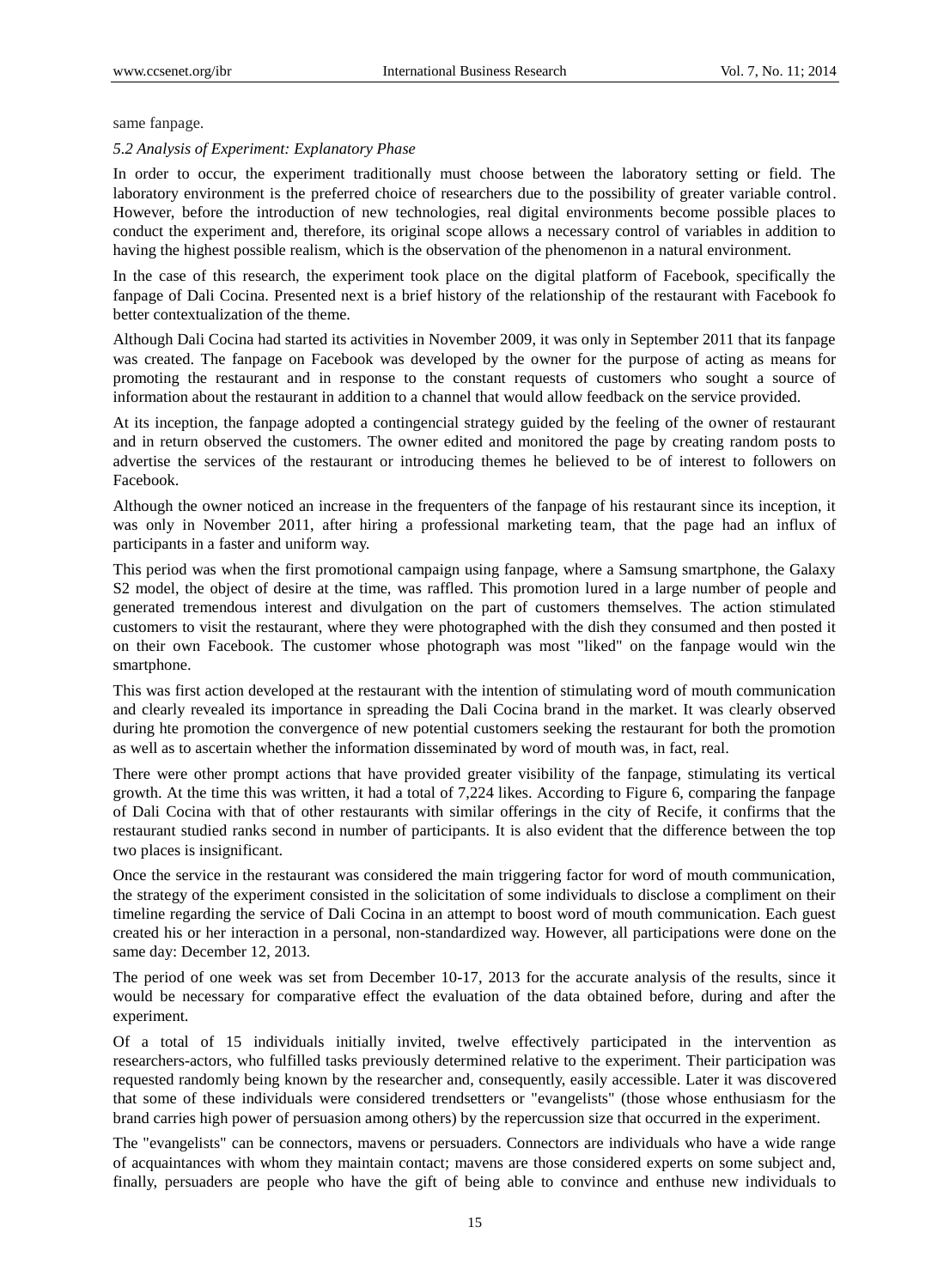participate in the "flow" (Chetochine, 2006).

It is now known that the impact of a message depends largely on the quality or even the credibility of the sender and not just the content. The "evangelist" is who provides credibility to the message. If the initial participation in spreading the cause was not held by influential people, probably the effect of word of mouth communication would happen, but more insidiously.

Based on the experiment, it was believed that there would be positive word of mouth communication about the service at Dali Cocina, which in turn would trigger an increase in of the fanpage audience demonstrated by the higher number of "likes". Finally the action culminated in possible increase in the number of restaurant patrons. It is emphasized that this latter aspect was not measured, by not being part of the proposed scope by this research; however data relating to this matter will probably be worked on in future investigations.

The comments made by the invited participants of the experiment were as diverse as possible, but always focusing on the service of Dali Cocina. Some comments caused a greater impact, with greater repercussions among internet users generating a greater amount of interactions.

In response to posts created by the guests we obtained a total of 235 "likes", 86 interactions and 2 "shares". On the fanpage of the restaurant after completion of the intervention, 323 "likes", 36 interactions and 9 "shares", concurrently. Also an addition of 25 new followers of the fanpage was observed.

For clarification, "likes" means that Internet users read the publication, or even better, that the publication has generated empathy in visitors. As for interactions, it is understood that the matter came to the attention of the visitor more intensely, to the point of even going to the trouble to write a comment. Finally, "sharing" in general means that the subject was so appealing to the internet surfer that it resulted in his sending it to other individuals associated with him. Therefore, all of these aforementioned actions become configured as word of mouth communication expected by the researcher, being the result of the stimulus provided by the researchers-actors of the experiment.

As previously mentioned, although the experiment was held on December 12, 2013, the resulting data were evaluated during the same period of one week from December 10-17, 2013. This time limit was taken as reference due to the knowledge of the seasonality of the restaurant as a business venture.

Control of the external variable (intervention of guests) was obtained through correlating data collected during the same time period the previous year (2012), relative to the audience and the interaction on Facebook associated with Dali Cocina. To reiterate this point, the comparative study aimed to identify the response and its rising intensity of stimulus applied in the experiment. Graph 1 below shows the number of individuals who commented about Dali Cocina in the period between December 10-17, 2013.



Figure 1. Number of individuals commenting about Dali Cocina (2013)

It is found as expected a sharp rise in the number of individuals who commented about Dali Cocina, an increase of over 300%, shown by the peak at point 3 of the chart above, which exactly matches the date of the experiment, the twelfth day of December 2013. It is also perceivable the instant drop in the number of participants on Facebook, immediately in the subsequent days, approaching that seen prior to the experiment. These data undoubtedly demonstrate that the intervention held on December 12, 2013 was the triggering factor of the phenomenon.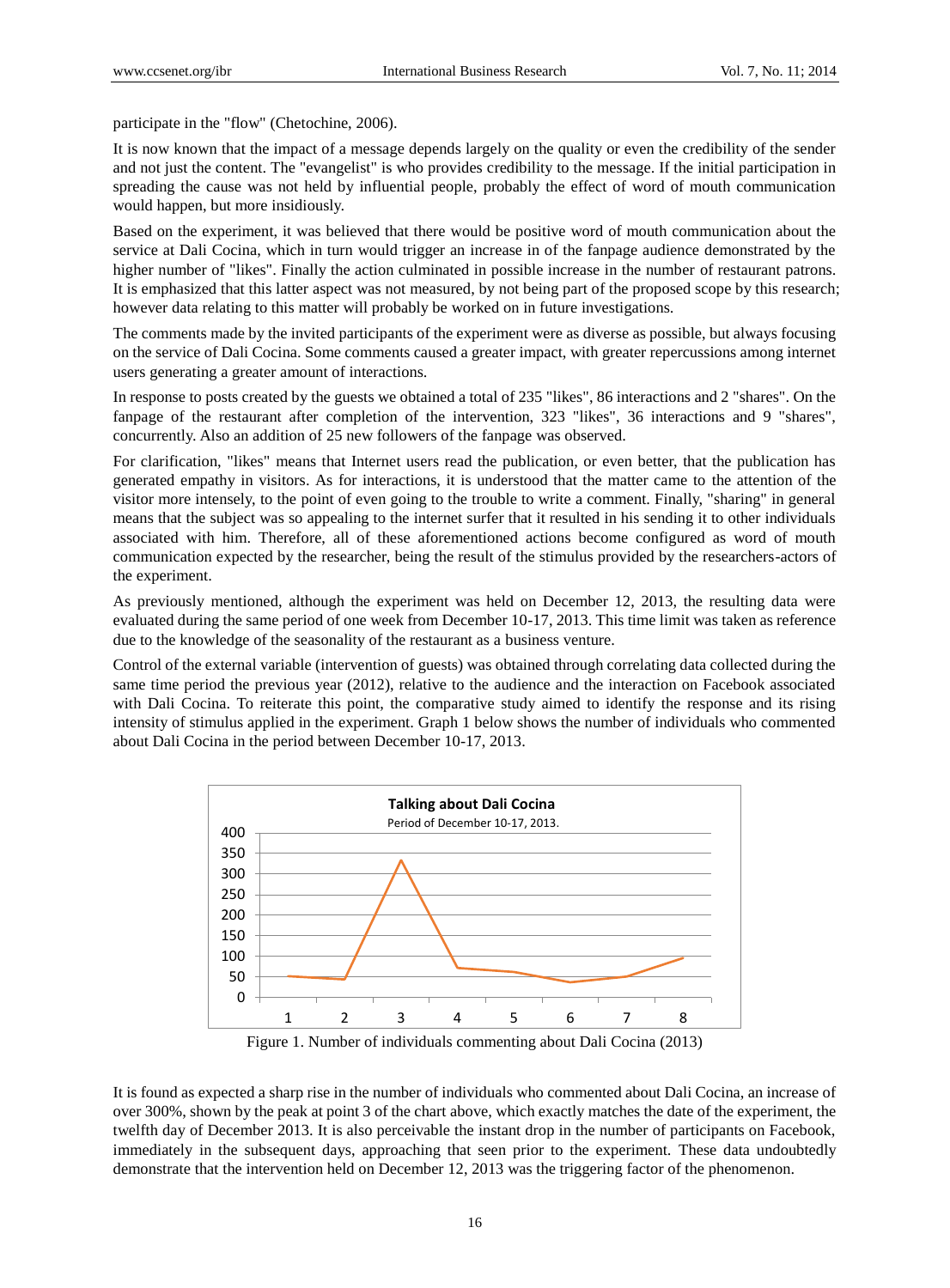Figure 2 shows the overlap of the data obtained in the period of December10-17 of the years 2012 and 2013, relativo to the number of individuals who commented about Dali Cocina. This graph confirms the results obtained in Figure 1.

There is a tendency of linearization of the numbers in the year 2012, unlike the peak evidenced in 2013 during the experiment. Except for the day of intervention, there is a similarity in the pattern of the graph in both periods. The only contrary event in the two years analyzed corresponded to the realization of the experiment, and therefore it is obvious that this procedure was responsible for changing the behavior of the frequenters of Facebook.

Noteworthy still is that after the completion of the experiment, the numbers declined to previous levels, thus demonstrating that if there is no continuity of word of mouth communication, a perpetuation of the phenomenon does not occur. It is identified that, at point 8 of the graph of the year 2013, there is an increase in the number of individuals who commented about the restaurant without known cause, but such movement is their own business and does not detract from the validity of the experiment.



Figure 2. Number of individuals commenting about Dali Cocina (2012–2013)

Figure 3 shows the number of views on the Facebook page of Dali Cocina during the period of December 10-17, 2013. A similar pattern was evident to the previous graphs peaking during the experiment, but reaching a higher level. The number of views in the days preceding the intervention was less than 1,500; views on day of the experiment surpassed 36,000. In the two subsequent days there was a marked decline in numbers especially on the second day, returning to the original figures relative to the period before the intervention.

Views of posts are simpler and faster for Internet users than the exercise of interacting with comments, which probably justifies the sharpest peak in graph 3 with respect to the prior ones.



Figure 3. Number of views of Dali Cocina (2013)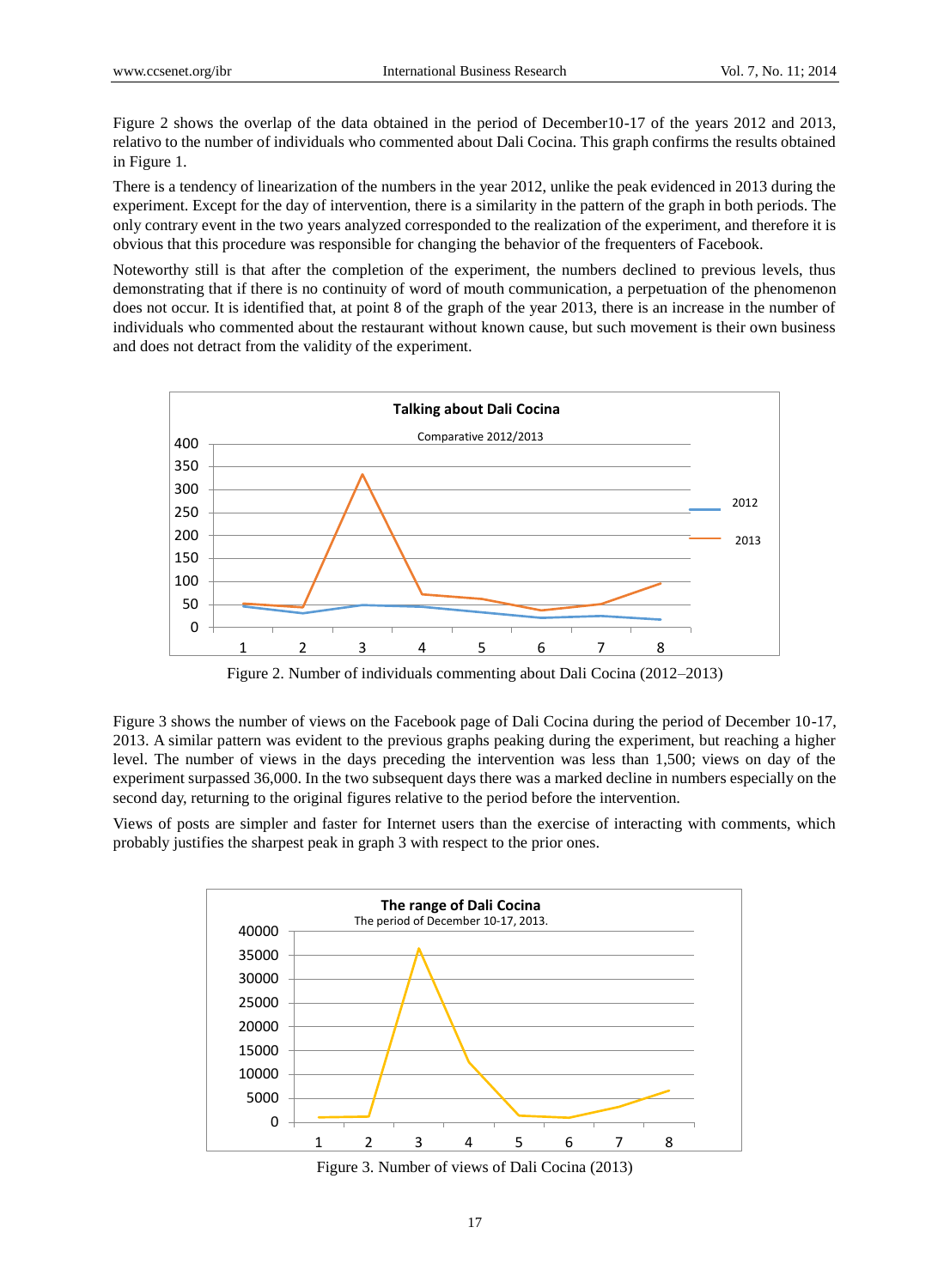Figure 4 below outlines a comparison between the number of views of Dali Cocina on Facebook in the period of December 10-17, 2012 and 2013. The difference is clear between the number of views in the two periods evaluated. While in 2012 the numbers remained stable, on December 12, 2013 there was an abrupt increase in numbers corresponding to the date of intervention. On the following day of the experiment there was a significant drop in the number of views that became progressively larger over the course of days.

The speed in the change of the pattern of numeric views of Dali Cocina on Facebook at the time and immediately after the experiment undoubtedly demonstrates that word of mouth communication is the key element of the phenomenon.



Figure 4. Number of views of Dali Cocina (2012–2013)

Figure 5 shows the number of people who joined the fanpage of Dali Cocina in the same period assessed during the experiment. The pattern was reproduced as seen in the previous graphs. On December 12, 2013, twenty five new individuals began to follow the fanpage of the restaurant.

There was, however, a significant increase in numbers when compared to those relating to previous dates, with the entry of up to 2 people per day. It is observed that in the two subsequent days, despite the decline in the number of new "likes", there was still a greater number than in the previous phase of the experiment. Since then the numbers have returned to the original pattern.



Figure 5. Number of new likes of Dali Cocina (2013)

Figure 6 correlated the number of entries of new participants on the fanpage of Dali Cocina in the subsequent two years (2012 and 2013) in the same period, between December 10 and 17. Although the line of graphics is not uniform, in 2013 there was a sharp rise to a marked level, keeping close relation with the date of the experiment.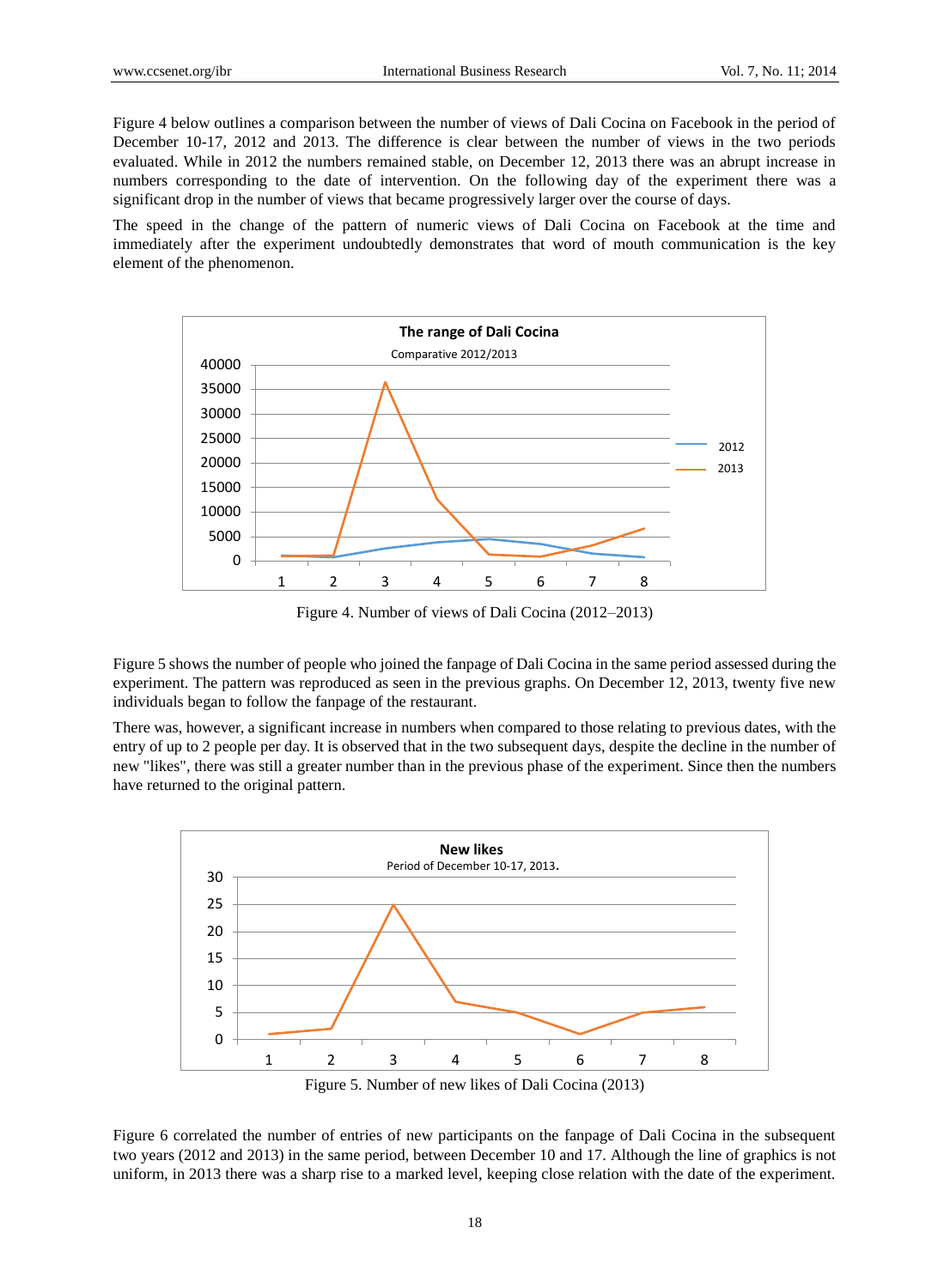The instability of this variable demonstrated by the oscillation of the lines, especially in 2012, the subjectivity can be justified in the public interest to the themes disclosed on the fanpage.



Figure 6. Number of new likes of Dali Cocina (2012–2013)

Through the analysis of data collected in the empirical stage of this work, innumerous aspects can be perceived regarding the research question initially proposed. One of the principal answers encountered is that virtual word of mouth communication tends to be a tool as efficient, or even more so, than traditional advertising, to draw the attention of the customers of Dali Cocina. This evidence is consistent with the assertions of Arndt (1967), highlighting the effectiveness of impersonal sources in influencing the consumer. The greater interaction between consumers in the fanpage environment of the restaurant makes the relationship between customer and company become a primary factor in the success of the actions.

#### **6. Conclusion**

This present chapter brings together the main discussions regarding the results obtained in the research, as well as their likely repercussions. The general objective of this work was to verify how word of mouth communication exerted by the frequenters od the fanpage of Dali Cocina could influence in attracting new propagators on Facebook. To this end an experiment was created, whose triggering factor was pre-selected through the instrument of data collection, more specifically a questionnaire, applied to individuals with profiles similar to the frequenters of the fanpage of the aforementioned restaurant.

The results of the experiment showed an amplification of word of mouth communication with the accession of new participants in a short period of time from an initial stimulus.

Word of mouth reached its climax on the day of the experiment with an abrupt fall in the following days, showing that the phenomenon is ephemeral, if there is not the creation of new stimuli. These data indicate the need to continue the process, making the audience anxious for new things. This is where a professional marketing team is needed, being specialized and engaged in this type of action.

It must be emphasized here that the reason for the experiment was not to determine the impact of word of mouth communication regarding the clientele of Dali Cocina, since the period of the action was too brief to promote any noticeable change in the behavior of patrons of the establishment.

Word of mouth communication is currently considered one of the most important marketing tools in promoting products and services (Sernovitz, 2012). With the expansion of digital social networks, this marketing technique is a favorable environment for its application. Within this context, the focus of this present research was centered on the practical applicability of word of mouth communication directed specifically to Dali Cocina on Facebook, considered as the social network with the largest number of users and the fastest growing in Brazil (Brasil, 2013).

During the development of this research, Facebook has demonstrated its functionality as a means in the development of work in marketing. The excellent performance of this social network is largely due to the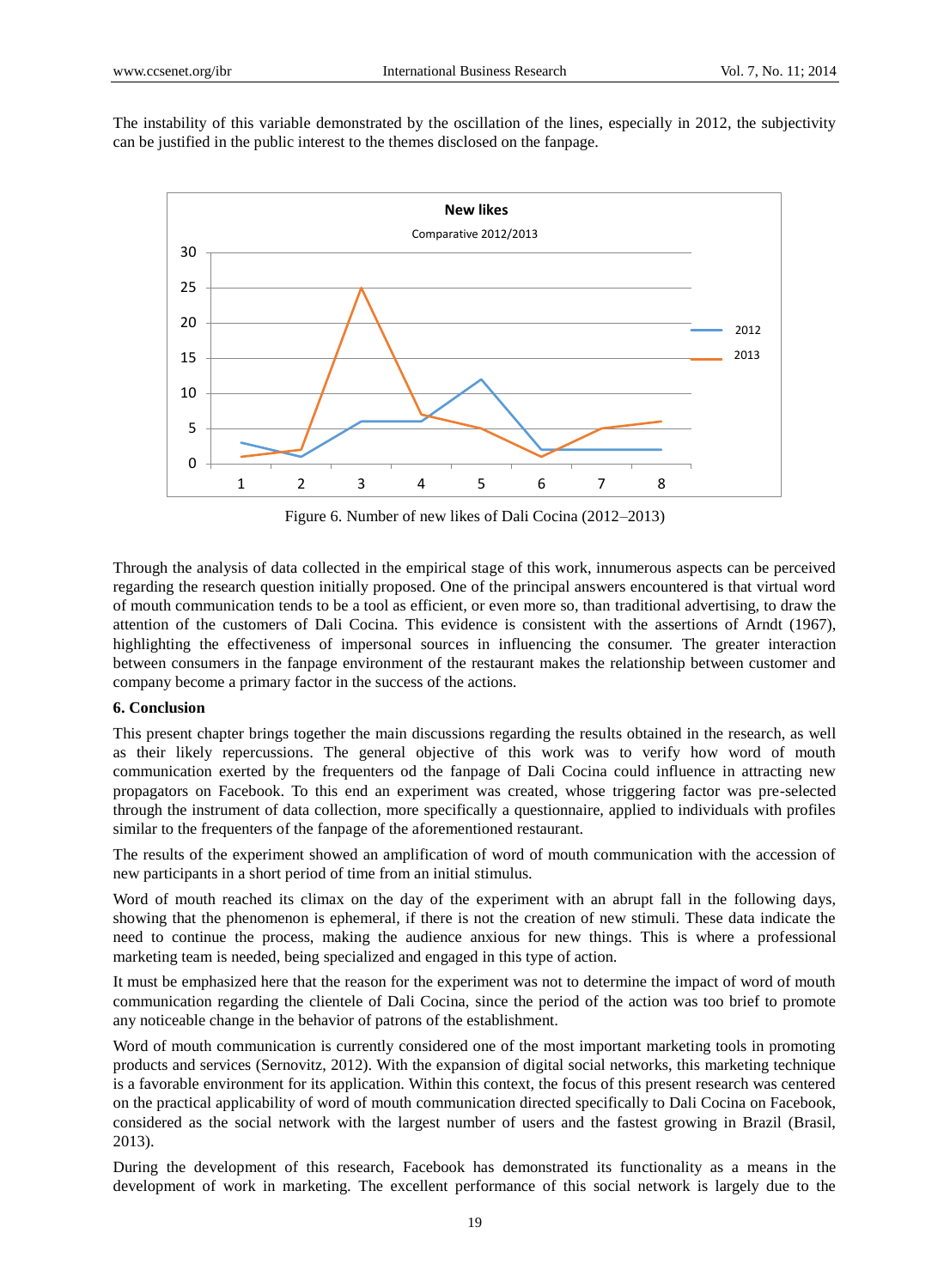possibility of benchmarking results for the users' profiles as well as their frequency of access and interaction, available in real time on fanpage of which is the target the determined investigation, as had occurred in particular with Dali Cocina.

The data obtained by the researcher on his own fanpage through WebAnalytics were analyzed to establish the results of the experiment. This innovative Facebook profile makes it an important and promising tool in academic research.

Another important aspect of this present study was to identify through the questionnaire administered to users of restaurants on the main elements that influence the divulgation and likely turnout to these establishments. An example is given by the response of those interviewed when considering that service is the priority among the various items offered by the restaurant. The research is relevant as well, because of the possibility of extrapolating these data to the practice of the restaurants in the city of Recife, making these employers more efficient in managing their businesses.

So that the message conveyed by the transmitters will be attractive and cause an impact, it is necessary that the topic is of interest to the community. Context is considered a support, an amplifier of cause (Chetochine, 2006). In this study, the triggering stimulus of word of mouth communication corresponded to the service at the restaurant, which was once the most prominent item considering the analysis of the questionnaire.

It was proven that it is the poor service at eating establishments outside the home, the context which magnifies the repercussions of the message. Therefore, a discussion on the topic initiated by those invited to participate as coadjuvants in the performance of the experiment seemed the most attractive way to capture the attention and accelerate word of mouth communication. The triggering stimulus of the word of mouth phenomenon was specific to this research, not being possible to ensure their applicability in future studies.

The significant increase in the number of individuals who joined the Dali Cocina fanpage on the day of experiment proves that the experience of digital word of mouth communication was the factor of attraction of these new elements. Again it is stressed that the strength of word of mouth communication is a change from usual patterns of behavior.

#### **References**

- Alexandre, C. (2014). *História das redes sociais.* Retrieved from http://agencianoah.com.br/blog/2012/09/historia-das-redes-sociais/
- Ama (American Marketing Association). (2014). Definition of marketing. Retrieved from http://www.marketingpower.com/AboutAMA/Pages/DefinitionofMarketing.aspx
- Ama. (2014). *Branding: defined*. Retrieved from http://www.chicagoama.org/behind-branding-scenes
- Amaral, J. C. (2014). *O tamanho da internet no Brasil: somos hoje 105 milhões de internautas*. Retrieved from http://www.joaocarlosamaral.com.br/index.php?id=14240
- Ardnt, J. (1967). Role of product-related conversations in the diffusion of new products. *J Mark Res, 4*(1), 291–5.
- Barbosa, R. R. (2002). Inteligência Empresarial: uma avaliação de fontes de informação sobre o ambiente organizacional externo. *Revista de Ciência da Informação, 3*(6), 1–15.
- Belch, G. E., & Belch, M. A. (2008). P*ropaganda e promoção: uma perspectiva de comunicação integrada de marketing* (7th ed., p. 427). São Paulo: McGraw-Hill Interamericana do Brasil Ltda.
- Bentivegna, F. J. (2002). Fatores de impacto no sucesso do marketing boca a boca online. *Revista de Administração de Empresas FGV-EAESP, 42*(1).
- Bickart, B., & Schindler, R. M. (2002). Expanding the scope of word of mouth: consumer-to-consumer information on the internet. In Valdosia, Susan, M. B., & Kent, N. (Eds.), *NA-Advances in consumer research, 4*(2), 428–430.
- Brasil chega a 76 milhões de usuários ativos no facebook (2013). Retrieved from http://tecnologia.terra.com.br/internet/brasil-chega-a-76-milhoes-de-usuarios-ativos-no-facebook,b9f019fd6 5870410VgnCLD2000000ec6eb0aRCRD.html
- Brasil é o país onde o uso do facebook mais cresce (2013). Retrieved from http://tecnologia.terra.com.br/internet/brasil-e-o-pais-onde-o-uso-do-facebook-mais-cresce,4659f605102e04 10VgnCLD2000000dc6eb0aRCRD.html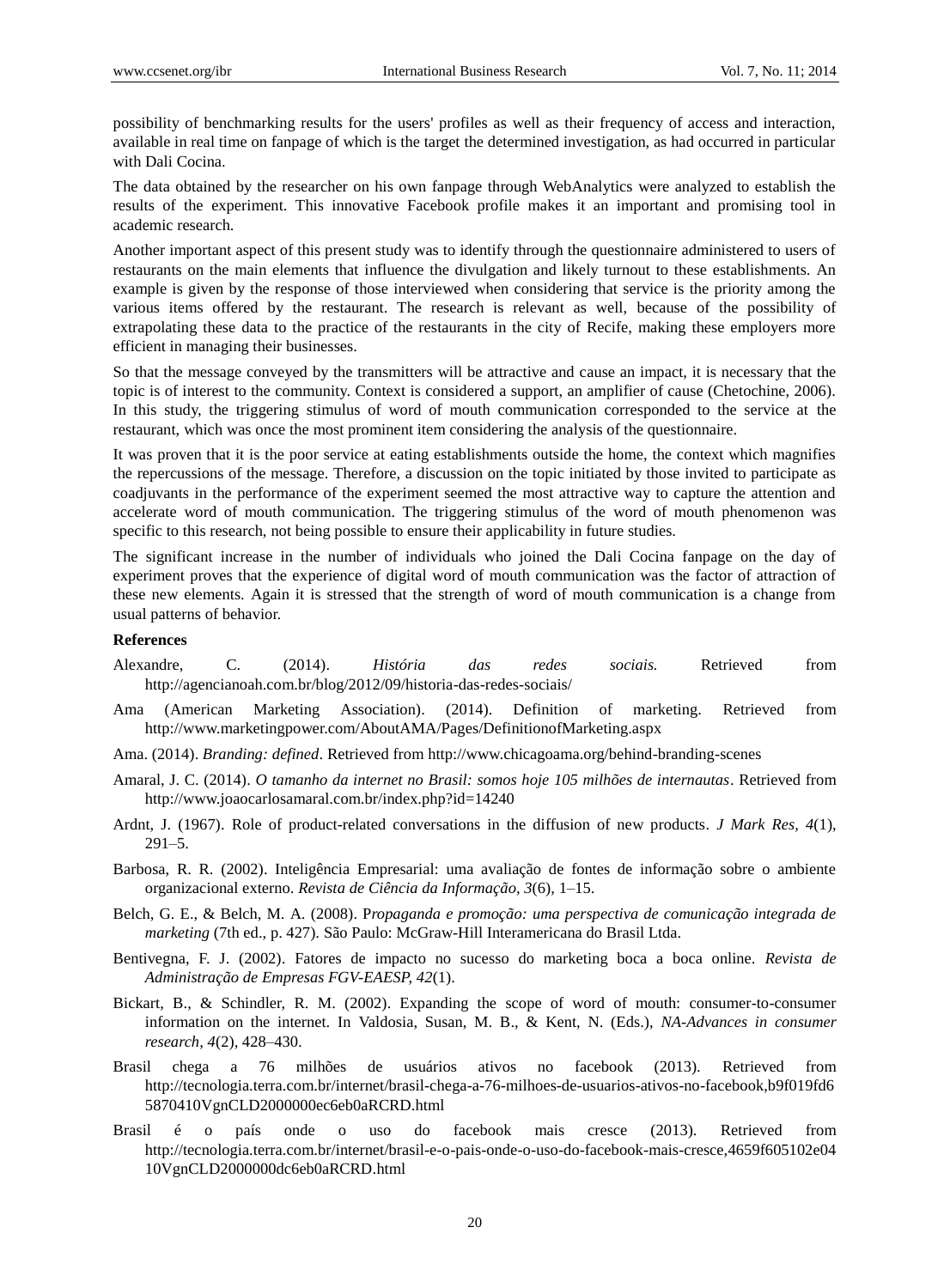- Brown, J. J., & Reingen, P. H. (1987). Social ties and word-of-mouth referral behavior. *J Consum Res, Gainesville, 14*(3), 350–362. http://dx.doi.org/10.1086/209118
- Butle, F. A. (1998) Word of mouth: understanding and managing referral marketing. *Journal of Strategic Marketing, 6*(3), 241–254. http://dx.doi.org/10.1080/096525498346658
- Camargos, I. C. F. V., & Lopes, E. E. F. (2013). Rede social não é SAC: as reclamações no facebook podem causar danos à imagem corporativa. In Congresso de Ciências da Comunicação na Região Sudeste, Bauru. Intercom – Sociedade Brasileira de Estudos Interdisciplinares da Comunicação.
- Campbell, D. T., & Stanley, G. C. (1979). *Delineamentos experimentais e quase experimentais de pesquisa*. São Paulo.
- Cartola. (2013). *Universitários latino americanos usam redes sociais com mais frequência*. Retrieved from http://noticias.terra.com.br/educacao/universitarios-latino-americanos-usam-redes-sociais-com-mais-freque ncia,9e0c06f6fa1fe310VgnVCM4000009bcceb0aRCRD.html
- Chetochine, G. (2006). *Buzz marketing: sua marca na boca do cliente*. São Paulo: Financial Times Prentice Hall.
- Choo, C. W. (2003). A organização do conhecimento: como ficamos sabendo um modelo de uso da informação. São Paulo: SENAC. Retrieved from http://ufmggei2013.files.wordpress.com/2013/09/choo-chun-wei-a-organizac3a7c3a3o-do-conhecimento.pd f
- Churchill, G. A. (1999). *Marketing research: methodological foundations* (7th ed.). Chicago: The Dryden Press.
- Churchill, G. A., & Peter, J. P. (2003). *Marketing: criando valor para o cliente*. Cecília Camargo Bartalotti e Cid Knipel Moreira, São Paulo: Saraiva.
- Cnt/Mda. (2013). *O facebook é a rede social mais utilizada no Brasil*. Retrieved from http://tecnologia.terra.com.br/internet/pesquisa-facebook-e-a-rede-social-mais-utilizada-no-brasil,5256aaa4 50def310VgnVCM4000009bcceb0aRCRD.html
- Cross, R., & Thomas, R. J. (2009). *Redes sociais*. São Paulo: Editora Gente.
- Dados estatísticas e projeções atuais sobre a internet no Brasil. (2013). Retrieved from http://tobeguarany.com/internet-no-brasil/
- Daquino, F. (2014). A história das redes sociais: como tudo começou. Retrieved from http://www.tecmundo.com.br/redes-sociais/33036-a-historia-das-redes-sociais-como-tudo-comecou.htm#ix zz2q5WQm9n8
- Duhan, D., et al. (1997). Influences on consumer use of word-of-mouth recommendation sources. *Journal of the Academy of Marketing Science, 25*(4), 283–295. http://dx.doi.org/10.1177/0092070397254001
- Dyer, R. (2000). The buzz on buzz. *Harv Bus Rev, 78*(6), 139–146.
- Engel, J. F., Miniard, P., & Blackwell, R. D. (2005) *Comportamento do consumidor* (9th ed.). São Paulo: Thomson.
- Facebook. (2014). Annual report 2013. Retrieved from https://www.facebook.com/ORBISInternational/app\_538880569498840
- Ferreira, F. C. (2011). O comportamento de procura de informação no processo de decisão de compra. *Perspectivas em Gestão & Conhecimento, 1*(3), 3–26.
- Freitas, H. (2000). Método de Pesquisa Survey. *Revista de Administração, 35*(3), 105–112.
- Gil, A. C. (1999). *Métodos e técnicas de pesquisa social* (5th ed.). São Paulo: Atlas.
- Gil, A. C. (2010). *Como elaborar projetos de pesquis*a (5th ed.). São Paulo: Atlas.
- Godin, S. (2000). *Unleashing the ideavirus*. New York: Do You Zoom, Inc.
- Gresolle, R. T. (2008). *G. Consumir: desejo ou necessidade*. 33 f. Caderno Pedagógico Universidade Federal do Paraná Curitiba.
- Grewal, D., & Levy. (2011). *M. Marketing* (3rd ed.). New York: McGraw-Hill/Irwin.
- Hair, J., et al. (1995). Multivariate data analysis (4th ed.). Englewood Cliffs: Prentice Hall.
- Haynes, S. N., Richard, D. C. S., & Kubany, E. S. (1995). Content validity in psychological assessment: a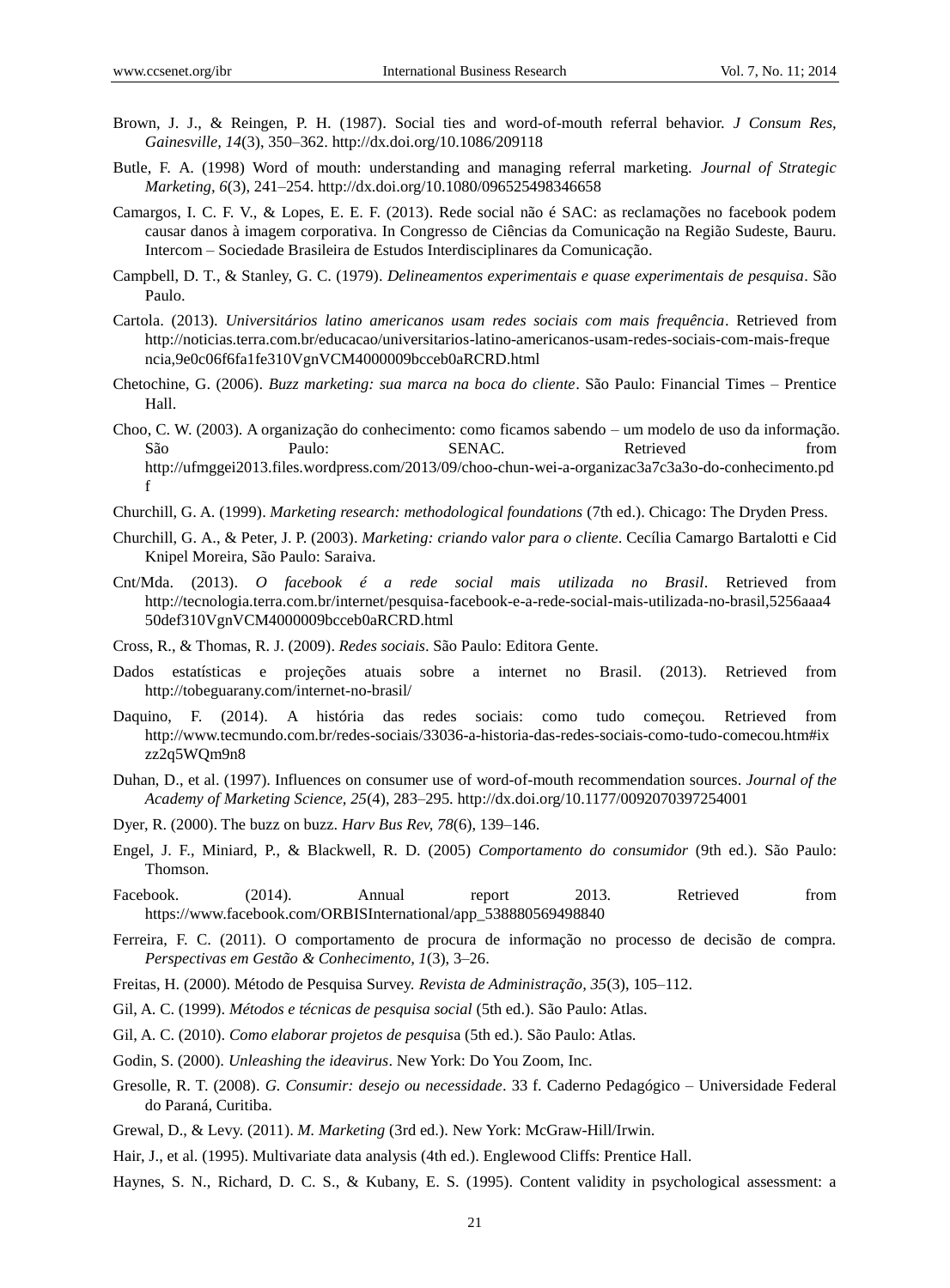functional approach to concepts and methods. *Psychol Assess, 7*(3), 238–247. http://dx.doi.org/10.1037/1040-3590.7.3.238

- Ibope Media. (2014). Número de pessoas com acesso à internet no Brasil chega a 105 milhões. Retrieved from http://www.ibope.com.br/pt-br/relacionamento/imprensa/releases/Paginas/Numero-de-pessoas-com-acessoa-internet-no-Brasil-chega-a-105-milhoes.aspx
- Ikeda, A. A. (1997). Estratégias de promoção em serviços: a importância da comunicação boca a boca. In Encontro Anual da Associação Nacional de Pós-Graduação em Administração – ENANPAD, 21, Brasília.
- Jenkins, H. (2009). *Cultura da convergência* (2nd ed.). São Paulo: Aleph.
- Jesus, A. (2014). História das redes sociais: do tímido ClassMates até o boom do Facebook. Retrieved from http://www.techtudo.com.br/artigos/noticia/2012/07/historia-das-redes-sociais.html
- Kinnear, T. C., Bernhardt, K. L., & Krentler, K. A. (1995). *Principles of marketing*. Glenview: Foresman and Company.
- Kotler, P. (1998). *Administração de marketing: análise, planejamento, implementação e controle* (5th ed.). São Paulo: Atlas.
- Kotler, P., Kartajaya, H., & Setiawan, I. (2010). *Marketing 3.0: as forças que estão definindo o novo marketing centrado no ser humano*. Rio de Janeiro: Elsevier Editora Ltda. http://dx.doi.org/10.1002/9781118257883
- Kotler, P., & Keller, K. L. (2006). *Administração de marketing* (12th ed.). São Paulo: Pearson Prentice Hall.
- Kozinets, R. V. (1998). On netnography: initial reflections on consumer research investigations of cyberculture. *Advances in Consumer Research, 25*(12), 366–371.
- Lemos, A. (2002). Aspectos da Cibercultura: vida social nas redes telemáticas. In Prado, José Luiz Aidar (Ed.), *Crítica das práticas midiáticas: da sociedade de massa às ciberculturas*. São Paulo: Hacker Editores.
- Levy, M., & Grewal, D. H. R. U. V. (2012). *Marketing: integrando a ética em estratégias de publicidade e precificação* (2nd ed.). Porto Alegre: Mcgraw Hill-Artmed.
- Lira, W. S. (2007). Processo de decisão do uso da informação. Perspectivas em Ciência da Informação. *Belo Horizonte, 12*(2), 64–80. http://dx.doi.org/10.1590/S1413-99362007000200005
- Malhotra, N. K. (2011). *Pesquisa de marketing: uma orientação aplicada* (3rd ed.). Porto Alegre: Artmed Editora S. A.
- Marchiori, M., & Oliveira, I. (2012). *Redes sociais, comunicação, organizações*. São Paulo: Difusão Paulista Editora.
- Marconi, M. A., & Lakatos, E. M. (2010). *Fundamentos da metodologia científica* (7th ed.). São Paulo: Atlas.
- Maricato, P. (2005). *Marketing para bares e restaurantes*. Rio de Janeiro: Senac Nacional.
- Marshall, L. (2003). *O jornalismo na era da publicidade.* São Paulo: Summus Editorial.
- Mattos, A. (2011). *Marketing digital: o que são redes sociais*. Retrieved from http://administradores.com.br/artigos/marketing\_digital\_o\_que\_são\_redes\_sociais\_artigo\_de\_alexandre\_de \_mattos\_consultor\_em\_marketing\_digital\_/31442/
- Miles, E. (1993). Adventures in the postmodernist kitchen: the cuisine of Wolfgang Puck. *J Pop Cult, 27*(3), 191–203. http://dx.doi.org/10.1111/j.0022-3840.1993.00191.x
- Neto, G. (2013). Redes sociais são responsáveis por 62% do tráfego na internet. Retrieved from http://wwwmundodomarketing.com.br/10,11077
- Oliveira, N. (2011). *A história das redes sociais*. Retrieved from https://www.natanaeloliveira.com.br/a-historia-das-redes-sociais/
- Parasuraman, A. (2007). *Marketing research* (2nd ed.). Boston: Houghton Mifflin Harcourt Publishing Company.
- Perrien, J., Cheron, E. J., & Zins, M. (1983). *Recherche en marketing: méthodes et decision*. Boucherville: Ga ëtan Morin éditeur.
- Phelps, J. E. (2004). Viral marketing or electronic word-of-mouth advertising: examining consumer responses and motivations to pass along email. *J Advert Res, 44*(4), 333–348.
- Richers, R. (1984). O enigmático mais indispensável consumidor: teoria e prática. *Revista de Administração, São Paulo, 19*(3), 46–56.